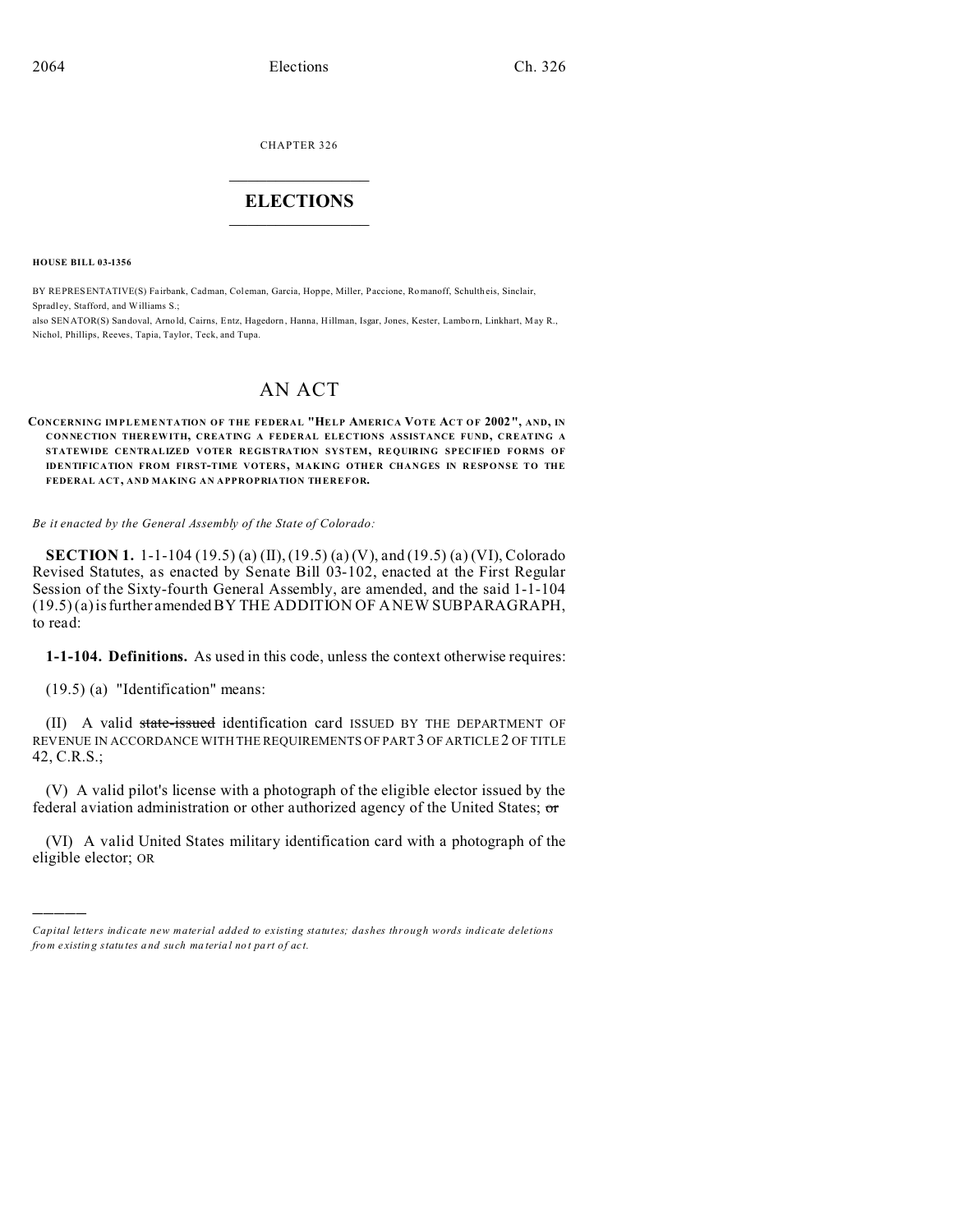(VII) A COPY OF A CURRENT UTILITY BILL, BANK STATEMENT, GOVERNMENT CHECK, PAYCHECK, OR OTHER GOVERNMENT DOCUMENT THAT SHOWS THE NAME AND ADDRESS OF THE ELECTOR.

**SECTION 2.** 1-1-107 (1), Colorado Revised Statutes, is amended BY THE ADDITION OF A NEW PARAGRAPH to read:

**1-1-107. Powers and duties of secretary of state - penalty.** (1) In addition to any other duties prescribed by law, the secretary of state has the following duties:

(e) TO SERVE AS THE CHIEF STATE ELECTION OFFICIAL WITHIN THE MEANING OF THE FEDERAL "HELP AMERICA VOTE ACT OF 2002", P.L. NO.107-252, AND, IN THAT CAPACITY, TO COORDINATE THE RESPONSIBILITIES OF THE STATE OF COLORADO UNDER THE FEDERAL ACT IN ACCORDANCE WITH THE REQUIREMENTS OF THIS CODE.

**SECTION 3. Repeal.** 1-1-107 (6), Colorado Revised Statutes, is repealed as follows:

**1-1-107. Powers and duties of secretary of state - penalty.** (6) Notwithstanding any provision of this section to the contrary, and subject to the provisions of section 1-2-301 (2) (a), every county may maintain and use any computer system it chooses for maintaining voter registration information.

**SECTION 4.** 1-1-109 (1), Colorado Revised Statutes, is amended to read:

**1-1-109. Forms prescribed.** (1) Except as otherwise provided by this code, the secretary of state may provide the SHALL APPROVE ALL forms required by this code, which forms  $\frac{m}{dy}$  SHALL be followed by county clerk and recorders, election judges, and other election officials.

**SECTION 5.** 1-1-110 (1), Colorado Revised Statutes, is amended to read:

**1-1-110. Powers of the county clerk and recorder and deputy.** (1) The county clerk and recorder, in rendering decisions and interpretations under this code, shall consult with the secretary of state and consult FOLLOW the rules and regulations ORDERS promulgated by the secretary of state pursuant to this article CODE.

**SECTION 6.** 1-1-113, Colorado Revised Statutes, is amended BY THE ADDITION OF A NEW SUBSECTION to read:

**1-1-113. Neglect of duty and wrongful acts.** (5) NOTWITHSTANDING ANY OTHER PROVISION OF LAW, THE PROCEDURES SPECIFIED IN SECTION 1-1.5-105 SHALL CONSTITUTE THE EXCLUSIVE ADMINISTRATIVE REMEDY FOR A COMPLAINT ARISING UNDER TITLE III OF THE FEDERAL "HELP AMERICA VOTE ACT OF 2002", P.L. NO. 107-252.

**SECTION 7.** Title 1, Colorado Revised Statutes, is amended BY THE ADDITION OF A NEW ARTICLE to read:

> **ARTICLE 1.5 Help America Vote Act**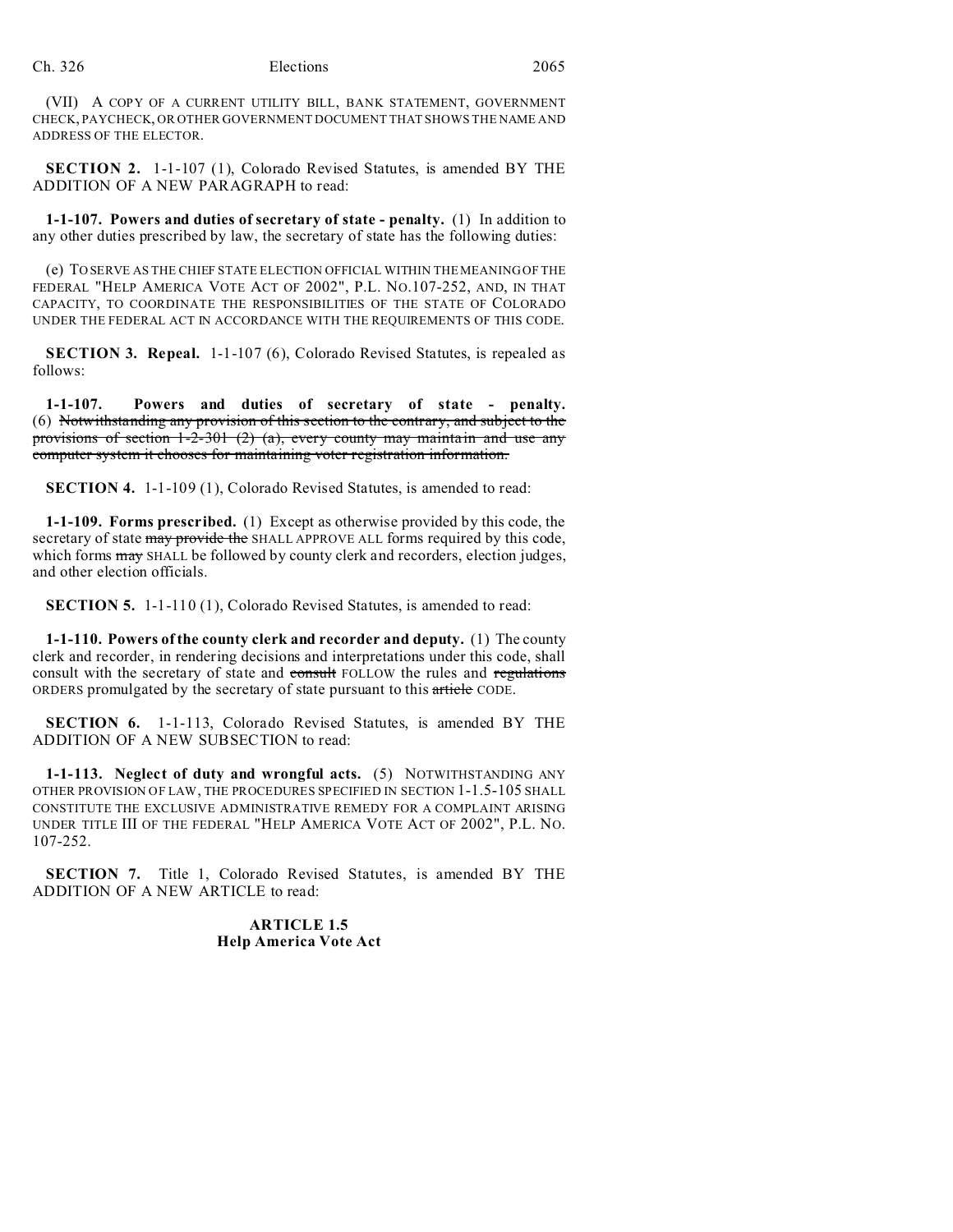**1-1.5-101. Legislative declaration.** (1) THE GENERAL ASSEMBLY HEREBY FINDS, DETERMINES, AND DECLARES THAT:

(a) THE "HELP AMERICA VOTE ACT OF 2002", P.L. NO. 107-252, WAS PASSED BY THE UNITED STATES CONGRESS AND SIGNED INTO LAW BY PRESIDENT GEORGE W. BUSH ON OCTOBER 29, 2002.

(b) HAVA RESULTED FROM A NATIONAL CONSENSUS THAT THE NATION'S ELECTORAL SYSTEM NEEDS IMPROVEMENTS TO ENSURE THAT EVERY ELIGIBLE VOTER HAS THE OPPORTUNITY TO VOTE, THAT EVERY VOTE THAT SHOULD BE COUNTED WILL BE COUNTED, AND THAT NO LEGAL VOTE WILL BE CANCELED BY A FRAUDULENT VOTE.

(c) HAVA CLEARLY DEFINES THE RIGHTS AND PRIVILEGES OF THOSE ELIGIBLE INDIVIDUALS WHO SEEK TO VOTE, INCLUDING ALL OVERSEAS AND MILITARY SERVICE VOTERS, AND SEEKS TO PREVENT DISENFRANCHISEMENT RESULTING FROM MISTAKEN DETERMINATIONS OF INELIGIBILITY TO VOTE, THE USE OF OUTDATED VOTING SYSTEMS THAT ARE UNRELIABLE OR INSUFFICIENTLY ACCESSIBLE FOR DISABLED VOTERS, OR UNNECESSARY ADMINISTRATIVE OBSTACLES.

(d) TO ACHIEVE THESE PURPOSES, HAVA AUTHORIZES SIGNIFICANT AMOUNTS OF FEDERAL FINANCIAL ASSISTANCE TO THE STATES TO FINANCE THE PURCHASE OF MORE RELIABLE VOTING SYSTEMS AND MANDATES CHANGES IN THE CONDUCT OF FEDERAL ELECTIONS IN ALL STATES FOR THE PURPOSES OF ENSURING GREATER ACCESS TO THE POLLS BY INDIVIDUALS WITH DISABILITIES, PROVIDING MORE INFORMATION TO INDIVIDUALS WHO WISH TO VOTE, IMPROVING THE TRAINING OF POLL WORKERS, AND REDUCING THE POSSIBILITY OF FRAUD IN THE ELECTORAL PROCESS.

(e) AS A CONDITION OF THE RECEIPT OF CERTAIN FUNDS FROM THE FEDERAL GOVERNMENT UNDER HAVA, SECTION 253 (b) (5) OF HAVA REQUIRES THE STATES TO APPROPRIATE FUNDS FOR CARRYING OUT THE ACTIVITIES FOR WHICH SUCH PAYMENTS ARE MADE IN AN AMOUNT EQUAL TO FIVE PERCENT OF THE TOTAL AMOUNT TO BE SPENT FOR SUCH ACTIVITIES.

(f) HAVA EMPOWERS THE UNITED STATES DEPARTMENT OF JUSTICE TO BRING CIVIL ACTIONS SEEKING SUCH DECLARATORY AND INJUNCTIVE RELIEF AS MAY BE NECESSARY TO CARRY OUT UNIFORM AND NONDISCRIMINATORY ELECTION TECHNOLOGY AND ADMINISTRATION REQUIREMENTS. ACCORDINGLY, FAILURE TO SATISFY THE REQUIREMENTS OF HAVA MAY SUBJECT ELECTION LAWS AND PROCEDURES OF THIS STATE TO STRINGENT REVIEW AND APPROVAL BY THE UNITED STATES DEPARTMENT OF JUSTICE.

(g) IN ORDER THAT ITS REQUIREMENTS MAY BE EFFECTIVELY AND UNIFORMLY IMPLEMENTED, HAVA MANDATES A GREATER ROLE FOR THE STATE GOVERNMENTS AND, IN PARTICULAR, THE CHIEF ELECTION OFFICIAL OF EACH STATE, IN OVERSEEING AND COORDINATING ELECTIONS AND IN ENFORCING AND IMPLEMENTING UNIFORM STANDARDS IN ELECTIONS.

(h) IN COLORADO, THE SECRETARY OF STATE IS THE CHIEF STATE ELECTION OFFICIAL AND, IN THAT CAPACITY, IS CHARGED BY HAVA AND EXISTING STATE STATUTORY PROVISIONS WITH RESPONSIBILITY FOR SUPERVISING THE CONDUCT OF ELECTIONS AND FOR ENFORCING AND IMPLEMENTING THE PROVISIONS OF HAVA AND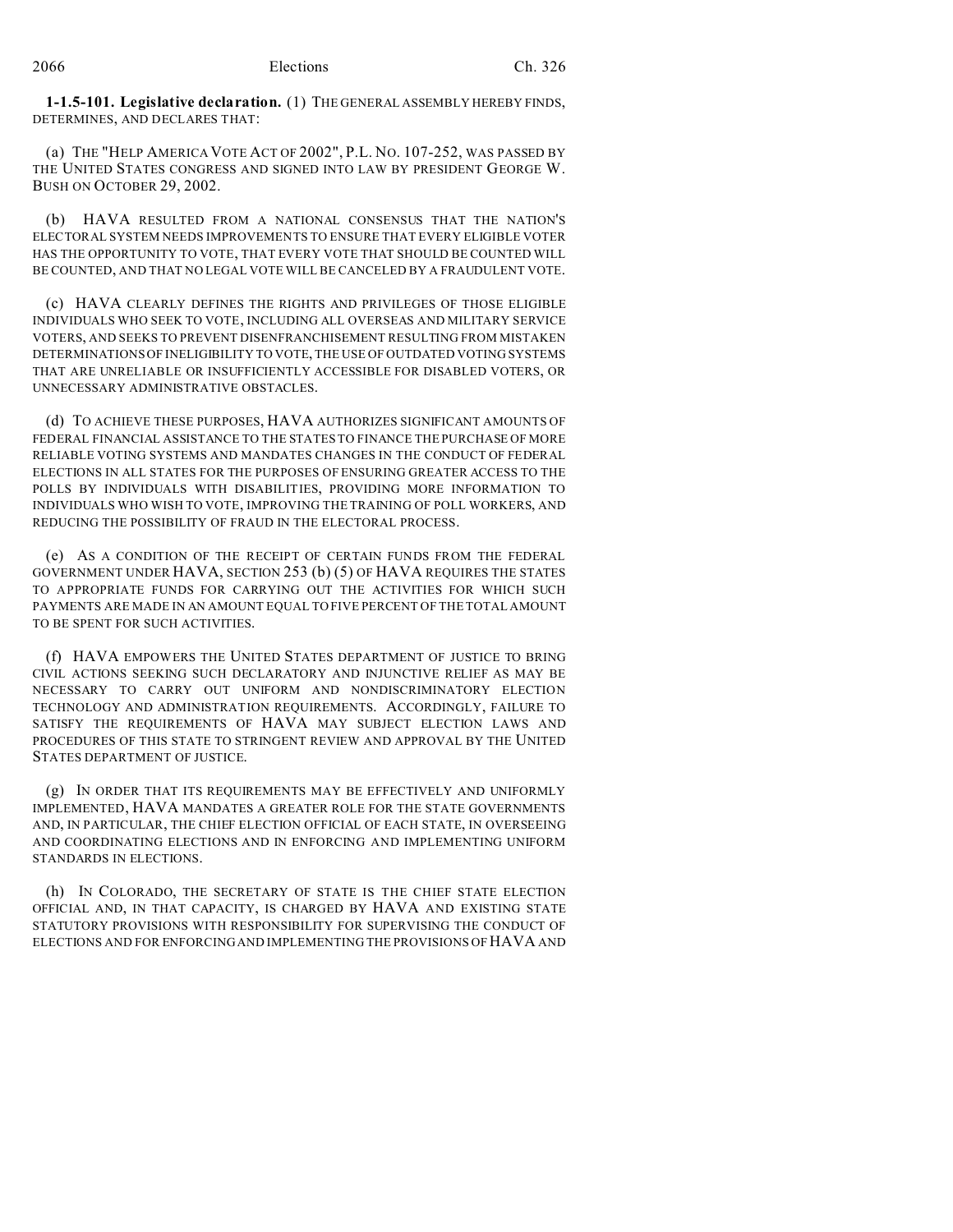OF THIS CODE.

(2) NOW, THEREFORE, BY ENACTING THIS ARTICLE, THE GENERAL ASSEMBLY INTENDS TO:

(a) BEGIN THE PROCESS OF IMPLEMENTING THE CHANGES IN THIS CODE THAT ARE REQUIRED BY HAVA;

(b) ENSURE THE TIMELY FULFILLMENT BY THE STATE OF ALL REQUIREMENTS FOR ELIGIBILITY UNDER HAVA TO BE ABLE TO RECEIVE APPROPRIATED FEDERAL FUNDS UNDER HAVA; AND

(c) PROVIDE THE SECRETARY OF STATE WITH SUFFICIENT AUTHORITY TO ENSURE THAT THE STATE OF COLORADO IS FULLY COMPLIANT WITH ALL REQUIREMENTS IMPOSED UPON IT PURSUANT TO HAVA.

(3) THE GENERAL ASSEMBLY FURTHER INTENDS THAT THIS ARTICLE BE LIBERALLY CONSTRUED TO EFFECTUATE ITS PURPOSES AS EXPRESSED IN THIS SECTION.

**1-1.5-102. Definitions.** AS USED IN THIS ARTICLE, UNLESS THE CONTEXT OTHERWISE REQUIRES:

(1) "DEPARTMENT" MEANS THE COLORADO DEPARTMENT OF STATE.

(2) "FUND" MEANS THE FEDERAL ELECTIONS ASSISTANCE FUND CREATED IN SECTION 1-1.5-106.

(3) "HAVA" MEANS THE FEDERAL "HELP AMERICA VOTE ACT OF 2002", P.L. NO. 107-252, CODIFIED AT 42 U.S.C. SEC. 15512.

(4) "SECRETARY" MEANS THE COLORADO SECRETARY OF STATE.

**1-1.5-103. Conflict with federal law.** IF THE SECRETARY OR A COURT OF COMPETENT JURISDICTION DETERMINES THERE IS A CONFLICT BETWEEN THIS ARTICLE OR ANY OTHER PROVISION OF THIS CODE AND ANY PROVISION OF HAVA, THE PROVISIONS OF HAVA AND ANY RULES PROMULGATED THEREUNDER SHALLCONTROL, AND THE SECRETARY SHALL PERFORM THE DUTIES AND DISCHARGE THE OBLIGATIONS CONTAINED IN THE FEDERAL ACT. IF SUCH A DETERMINATION IS MADE, THE SECRETARY SHALL SUBMIT A REPORT TO THE GENERAL ASSEMBLY EXPLAINING THE CONFLICT AND SUGGESTING LANGUAGE TO CHANGE THIS ARTICLE IN THE NEXT LEGISLATIVE SESSION.

**1-1.5-104. Authority of secretary of state.** (1) THE SECRETARY MAY EXERCISE SUCH POWERS AND PERFORM SUCH DUTIES AS REASONABLY NECESSARY TO ENSURE THAT THE STATE IS COMPLIANT WITH ALL REQUIREMENTS IMPOSED UPON IT PURSUANT TO HAVA TO BE ELIGIBLE ON A TIMELY BASIS FOR ALL FEDERAL FUNDS MADE AVAILABLE TO THE STATE UNDER HAVA, INCLUDING, WITHOUT LIMITATION, THE POWER AND DUTY TO:

(a) DEVELOP AND REQUIRE EDUCATION AND TRAINING PROGRAMS AND RELATED SERVICES FOR STATE, COUNTY, AND LOCAL ELECTION OFFICIALS INVOLVED IN THE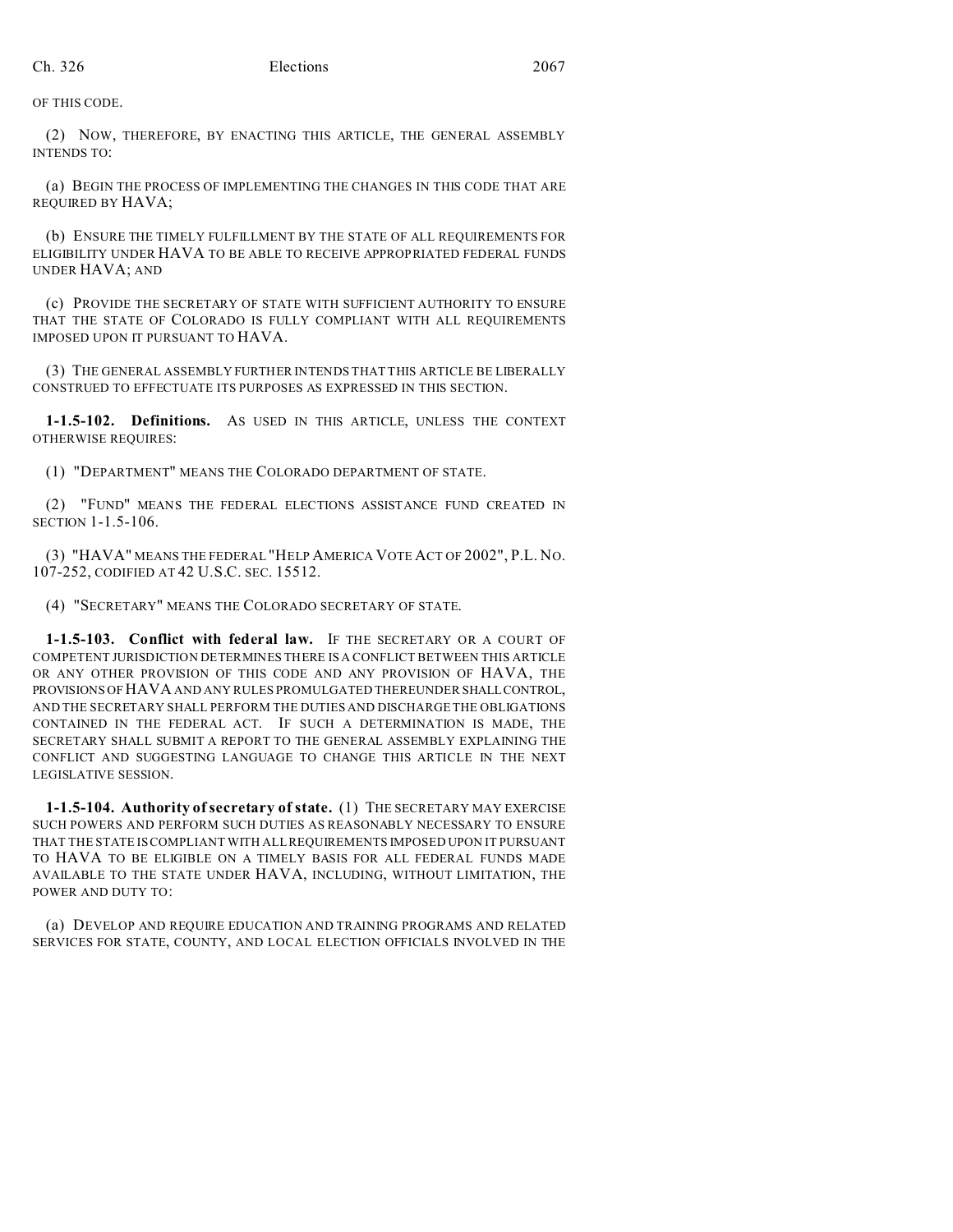#### CONDUCT OF ELECTIONS;

(b) PROMULGATE, OVERSEE, AND IMPLEMENT CHANGES IN THE STATEWIDE VOTER REGISTRATION SYSTEM AS SPECIFIED IN PART 3 OF ARTICLE 2 OF THIS TITLE;

(c) ESTABLISH A UNIFORM ADMINISTRATIVE COMPLAINT PROCEDURE IN ACCORDANCE WITH THE REQUIREMENTS OF SECTION 1-1.5-105;

(d) ISSUE APPROPRIATE ORDERS TO COUNTY OR LOCAL ELECTION OFFICIALS IN CONNECTION WITH THE PROPER ADMINISTRATION, IMPLEMENTATION, AND ENFORCEMENT OF THE FEDERAL ACT, WHICH ORDERS SHALL BE ENFORCEABLE IN A COURT OF COMPETENT JURISDICTION;

(e) PROMULGATE RULES IN ACCORDANCE WITH THE REQUIREMENTS OF ARTICLE 4 OF TITLE 24, C.R.S., AS THE SECRETARY FINDS NECESSARY FOR THE PROPER ADMINISTRATION, IMPLEMENTATION, AND ENFORCEMENT OF HAVA AND OF THIS ARTICLE; AND

(f) EXERCISE ANY OTHER POWERS OR PERFORM ANY OTHER DUTIES THAT ARE CONSISTENT WITH THIS ARTICLE AND THAT ARE REASONABLY NECESSARY FOR THE PROPER ADMINISTRATION, IMPLEMENTATION, AND ENFORCEMENT OF HAVA AND THAT WILL IMPROVE THE CONDUCT OF ELECTIONS IN THE STATE IN CONFORMITY WITH HAVA.

(2) (a) ACTING EITHER UPON HIS OR HER OWN INITIATIVE OR UPON A COMPLAINT SUBMITTED TO HIM OR HER GIVING THE SECRETARY REASONABLE GROUNDS TO BELIEVE THAT AN ELECTION IN THIS STATE IS NOT BEING CONDUCTED IN ACCORDANCE WITH THE REQUIREMENTS OF HAVA OR OF THIS CODE, THE SECRETARY MAY INVESTIGATE THE ALLEGATION OF NONCOMPLIANCE. IN CONNECTION WITH SUCH AN INVESTIGATION, THE SECRETARY MAY:

(I) COMPEL THE TESTIMONY OF WITNESSES AND THE PRODUCTION OF DOCUMENTS FROM ANY STATE, COUNTY, OR LOCAL OFFICIAL INVOLVED IN THE CONDUCT OF THE ELECTION; AND

(II) SEND ONE OR MORE OFFICIAL ELECTION OBSERVERS TO ANY COUNTY IN THE STATE TO EXAMINE THE CONDUCT OF ANY ASPECT OF ANY ELECTION GIVING RISE TO THE ALLEGATION OF NONCOMPLIANCE. THE CLERK AND RECORDER OF THE COUNTY IN WHICH THE ALLEGATION OF NONCOMPLIANCE ARISES SHALL ASSUME THE COSTS ASSOCIATED WITH THE TRAVEL AND OTHER EXPENSES OF ANY OBSERVERS SENT TO THE COUNTY PURSUANT TO THIS SUBPARAGRAPH (II) WHERE THE SECRETARY HAS REASONABLE GROUNDS TO BELIEVE THAT THE ELECTION IS NOT BEING CONDUCTED IN ACCORDANCE WITH THE REQUIREMENTS OF HAVA OR OF THIS CODE.

(b) IN ORDER TO SATISFY THE REQUIREMENTS OF THIS SUBSECTION (2), THE SECRETARY MAY REQUIRE THAT EACH COUNTY DESIGNATE NOT LESS THAN THREE PERSONS EXPERIENCED IN THE CONDUCT OF ELECTIONS TO FORM A POOL OF OFFICIAL ELECTION OBSERVERS.

(3) WITH THE EXCEPTION OF A COMPLAINT BROUGHT UNDER SECTION 1-1.5-105 TO REMEDY AN ALLEGED VIOLATION OF HAVA, ANY INTERESTED PARTY THAT HAS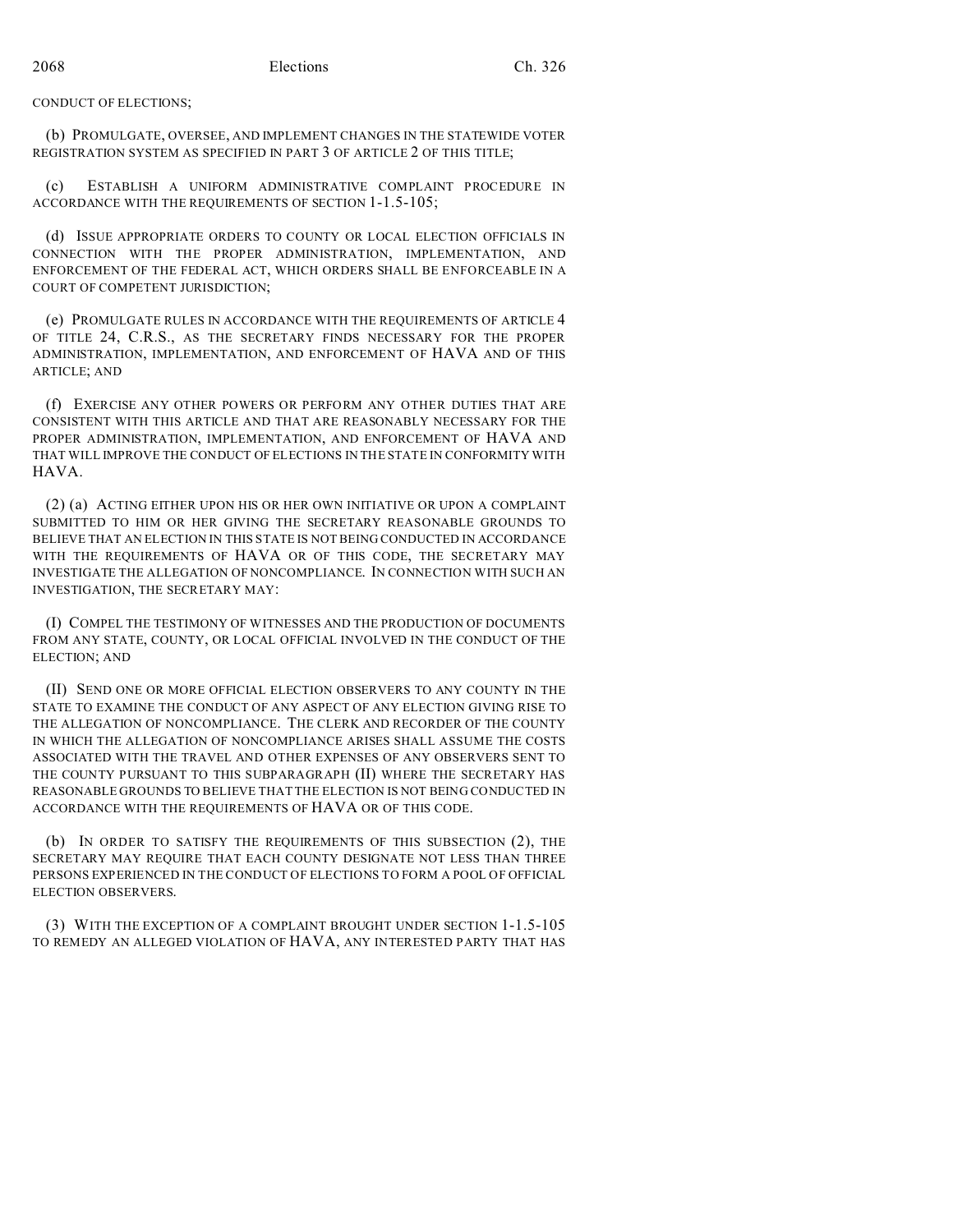## Ch. 326 Elections 2069

REASONABLE GROUNDS TO BELIEVE THAT AN ELECTION IS NOT BEING CONDUCTED IN CONFORMITY WITH THE REQUIREMENTS OF THIS CODE MAY APPLY TO THE DISTRICT COURT IN THE JUDICIAL DISTRICT IN WHICH THE ALLEGATION OF NONCOMPLIANCE ARISES FOR AN ORDER GIVING THE SECRETARY ACCESS TO ALL PERTINENT ELECTION RECORDS USED IN CONDUCTING THE ELECTION AND REQUESTING THE SECRETARY TO CONDUCT THE ELECTION.

**1-1.5-105. Complaint procedure.** (1) SUBJECT TO THE REQUIREMENTS OF THIS SECTION, IN ACCORDANCE WITH SECTION 402 OF HAVA, THE SECRETARY MAY ESTABLISH BY RULE A UNIFORM ADMINISTRATIVE COMPLAINT PROCEDURETO REMEDY GRIEVANCES BROUGHT UNDER TITLE III OF HAVA.

(2) ANY RULES PROMULGATED PURSUANT TO SUBSECTION (1) OF THIS SECTION SHALL PROVIDE FOR, BUT NEED NOT BE LIMITED TO, THE FOLLOWING:

(a) A UNIFORM AND NONDISCRIMINATORY COMPLAINT PROCEDURE;

(b) AUTHORIZATION FOR ANY PERSON WHO HAS EITHER BEEN PERSONALLY AGGRIEVED BY OR HAS PERSONALLY WITNESSED A VIOLATION OF TITLE III OF HAVA THAT HAS OCCURRED, IS OCCURRING, OR THAT IS ABOUT TO OCCUR, AS APPLICABLE, TO FILE A COMPLAINT;

(c) A DESCRIPTION BY THE COMPLAINANT IN HIS OR HER COMPLAINT OF THE ALLEGED VIOLATION WITH PARTICULARITY AND A REFERENCE TO THE SECTION OF HAVA ALLEGED TO HAVE BEEN VIOLATED;

(d) A REQUIREMENT THAT THE COMPLAINT BE FILED NO LATER THAN ONE YEAR FROM THE DATE OF EITHER THE OCCURRENCE OF THE ALLEGED VIOLATION OR OF THE ELECTION GIVING RISE TO THE COMPLAINT, WHICHEVER IS LATER;

(e) A REQUIREMENT THAT EACH COMPLAINT BE IN WRITING AND NOTARIZED, SIGNED, AND SWORN BY THE PERSON FILING THE COMPLAINT;

(f) AUTHORIZATION FOR THE SECRETARY TO CONSOLIDATE TWO OR MORE COMPLAINTS;

(g) AT THE REQUEST OF THE COMPLAINANT, A HEARING ON THE RECORD;

(h) AUTHORIZATION FOR THE SECRETARY TO PROVIDE AN APPROPRIATE REMEDY IF THE SECRETARY DETERMINES THAT ANY PROVISION OF TITLE III OF HAVA HAS BEEN VIOLATED OR TO DISMISS THE COMPLAINT AND PUBLISH THE RESULTS OF HIS OR HER REVIEW IF THE SECRETARY DETERMINES THAT NO PROVISION OF TITLE III OF HAVA HAS BEEN VIOLATED;

(i) A FINAL DETERMINATION ON THE COMPLAINT BY THE SECRETARY PRIOR TO THE EXPIRATION OF THE NINETY-DAY PERIOD THAT BEGINS ON THE DATE THE COMPLAINT IS FILED, UNLESS THE COMPLAINANT CONSENTS TO AN EXTENSION OF TIME FOR MAKING SUCH DETERMINATION;

(j) RESOLUTION OF THE COMPLAINT WITHIN SIXTY DAYS UNDER AN ALTERNATIVE DISPUTE RESOLUTION PROCEDURE THAT THE SECRETARY SHALL ESTABLISH IN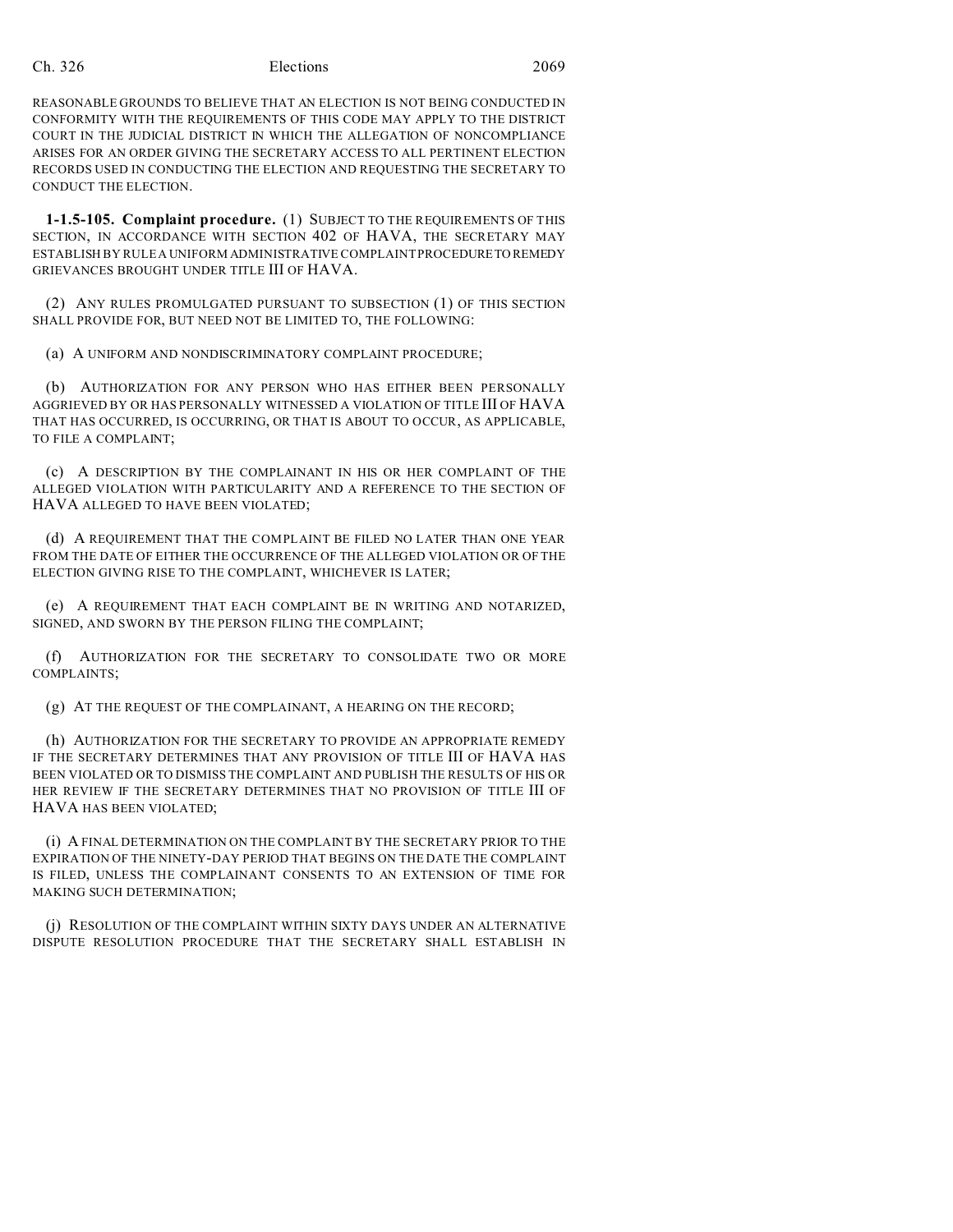2070 Elections Ch. 326

ACCORDANCE WITH THE REQUIREMENTS OF THIS SECTION IF THE SECRETARY FAILS TO SATISFY THE APPLICABLE DEADLINE SPECIFIED IN PARAGRAPH (i) OF THIS SUBSECTION (2), AND THE AVAILABILITY OF THE RECORD AND ANY OTHER MATERIALS FROM ANY PROCEEDINGS CONDUCTED UNDER THE COMPLAINT PROCEDURES ESTABLISHED FOR USE UNDER SUCH ALTERNATIVE DISPUTE RESOLUTION PROCEDURES;

(k) AUTHORIZATION FOR THE SECRETARY TO CONDUCT A PRELIMINARY REVIEW OF ANY COMPLAINT SUBMITTED TO HIM OR HER AND TO DISMISS ANY COMPLAINT THAT HE OR SHE FINDS IS NOT SUPPORTED BY CREDIBLE EVIDENCE; AND

(l) RECOVERY BY THE SECRETARY OF THE COSTS OF THE PROCEEDING AGAINST ANY COMPLAINANT WHO FILES A COMPLAINT THAT, IN CONNECTION WITH THE FINAL DETERMINATION BY THE SECRETARY PURSUANT TO PARAGRAPH (i) OF THIS SUBSECTION (2), IS FOUND, ON THE BASIS OF CLEAR AND CONVINCING EVIDENCE, TO BE FRIVOLOUS, GROUNDLESS, OR VEXATIOUS.

(3) NOTWITHSTANDING ANY OTHER PROVISION OF LAW:

(a) NO COMPLAINT SHALL BE BROUGHT PURSUANT TO THE PROCEDURE CREATED BY THIS SECTION UNLESS THE COMPLAINT ALLEGES A VIOLATION OF TITLE III OF HAVA;

(b) PROCEEDINGS FOR THE RESOLUTION OF A COMPLAINT BROUGHT PURSUANT TO THIS SECTION SHALL NOT BE CONSIDERED AN ADJUDICATION UNDER ARTICLE 4 OF TITLE 24, C.R.S.; AND

(c) THE PROCEDURES CREATED BY THIS SECTION SHALL CONSTITUTE THE EXCLUSIVE ADMINISTRATIVE REMEDY FOR A VIOLATION OF TITLE III OF HAVA.

(4) ANY PERSON AGGRIEVED BY A FINAL DETERMINATION BY THE SECRETARY ACTING PURSUANT TO PARAGRAPH (i) OF SUBSECTION (2) OF THIS SECTION MAY APPEAL THE SECRETARY'S DETERMINATION TO THE DISTRICT COURT IN AND FOR THE CITY AND COUNTY OF DENVER WITHIN THIRTY DAYS OF THE DATE OF THE DETERMINATION.

**1-1.5-106. Federal elections assistance fund - match requirements maintenance of effort - grants and loans to counties.** (1) (a) THERE IS HEREBY CREATED IN THE STATE TREASURY THE FEDERALELECTIONS ASSISTANCE FUND, WHICH FUND SHALL BE ADMINISTERED BY THE SECRETARY AND SHALL CONSIST OF:

(I) ALL MONEYS RECEIVED BY THE STATE FROM THE FEDERAL GOVERNMENT PURSUANT TO HAVA;

(II) ALL MONEYS APPROPRIATED OR OTHERWISE MADE AVAILABLE TO THE FUND BY THE GENERAL ASSEMBLY FOR THE PURPOSE OF CARRYING OUT THE ACTIVITIES REQUIRED BY HAVA;

(III) ALL MONEYS RECEIVED BY THE STATE AS PAYMENT FROM THE COUNTIES PURSUANT TO SUBSECTION (3) OF THIS SECTION;

(IV) MONEYS COLLECTED BY THE SECRETARY FOR THE IMPLEMENTATION OF THIS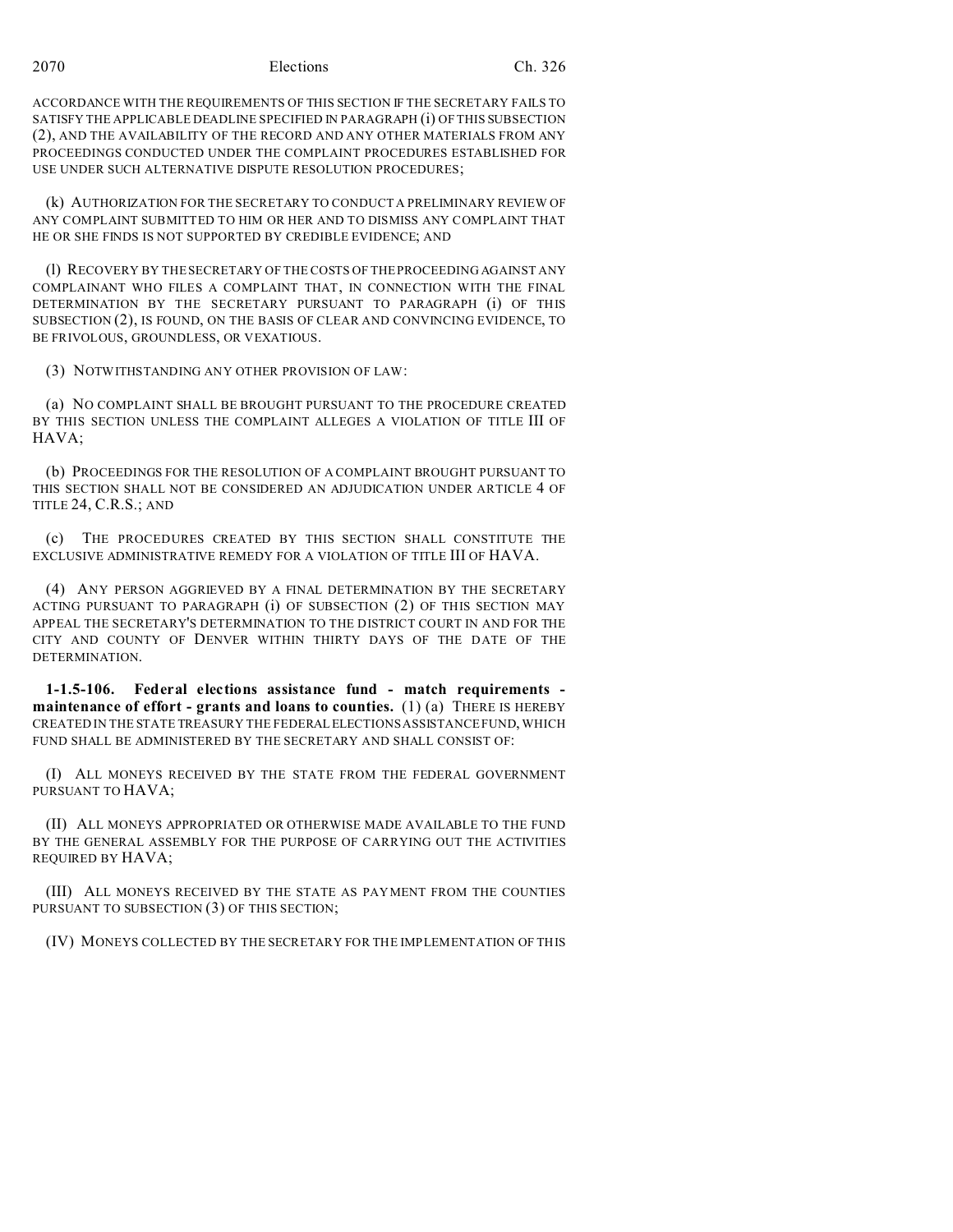ARTICLE FROM FEDERAL GRANTS AND OTHER CONTRIBUTIONS, GRANTS, BEQUESTS, AND DONATIONS RECEIVED FROM INDIVIDUALS, PRIVATE ORGANIZATIONS, OR FOUNDATIONS; AND

(V) INTEREST EARNED ON DEPOSITS MADE TO THE FUND.

(b) ALL MONEYS SPECIFIED IN PARAGRAPH (a) OF THIS SUBSECTION (1) SHALL BE TRANSMITTED TO THE STATE TREASURER TO BE CREDITED TO THE FUND.

(2) (a) ANY MONEYS RECEIVED BY THE STATE FROM THE FEDERAL GOVERNMENT PURSUANT TO HAVA SHALL BE USED BY THE STATE ONLY FOR THE PURPOSES SPECIFIED BY THE PROVISIONS OF HAVA UNDER WHICH THE MONEYS WERE PROVIDED.

(b) ALL MONEYS IN THE FUND ARE CONTINUOUSLY APPROPRIATED TO THE DEPARTMENT FOR THE PROPER ADMINISTRATION, IMPLEMENTATION, AND ENFORCEMENT OF HAVAIN ACCORDANCE WITH THE REQUIREMENTS OF THIS ARTICLE. ALL MONEYS IN THE FUND AT THE END OF EACH FISCAL YEAR SHALL BE RETAINED IN THE FUND AND SHALL NOT REVERT TO THE GENERAL FUND OR ANY OTHER FUND.

(3) SUBJECT TO AVAILABLE APPROPRIATIONS, THE SECRETARY MAY DIRECT THAT MONEYS IN THE DEPARTMENT OF STATE CASH FUND CREATED IN SECTION 24-21-104 (3) (b), C.R.S., AS OF JULY 1, 2003, BE USED TO SATISFY IN WHOLE OR IN PART THE REQUIREMENT OF SECTION 253 (b) (5) OF HAVA THAT THE STATE APPROPRIATE FUNDS FOR CARRYING OUT THE ACTIVITIES FOR WHICH FEDERAL PAYMENTS ARE BEING MADE IN AN AMOUNT EQUAL TO FIVE PERCENT OF THE TOTAL AMOUNT TO BE SPENT FOR SUCH ACTIVITIES. IN ORDER TO ASSIST THE STATE IN SATISFYING THIS REQUIREMENT OF HAVA, THE SECRETARY MAY ASSESS THE COUNTIES FOR A SHARE OF THE FINANCIAL REQUIREMENT ASSESSED AGAINST THE STATE UNDER HAVA AS SPECIFIED IN THIS SUBSECTION (3) AND MAY ESTABLISH BY RULE A PLAN TO FAIRLY AND REASONABLY ALLOCATE THE FINANCIAL OBLIGATION AMONG THE COUNTIES PURSUANT TO THIS SUBSECTION (3).

(4) FOR THE 2002-03 FISCAL YEAR, AND FOR EACH FISCAL YEAR THEREAFTER IN WHICH THE STATE RECEIVES PAYMENTS FROM THE FEDERAL GOVERNMENT IN ACCORDANCE WITH TITLE I OF HAVA, AND SUBJECT TO AVAILABLE APPROPRIATIONS, THE GENERAL ASSEMBLY SHALL MAKE AN ANNUAL APPROPRIATION TO THE DEPARTMENT OUT OF MONEYS IN THE DEPARTMENT OF STATE CASH FUND FOR ELECTION-RELATED PURPOSES THAT IS NOT LESS THAN THE LEVEL OF EXPENDITURES FOR SUCH PURPOSES MAINTAINED BY THE STATE FOR THE 2001-02 FISCAL YEAR.

(5) FOR THE 2002-03 FISCAL YEAR, AND FOR EACH FISCAL YEAR THEREAFTER IN WHICH THE STATE RECEIVES PAYMENTS FROM THE FEDERAL GOVERNMENT IN ACCORDANCE WITH TITLE I OF HAVA, AND SUBJECT TO AVAILABLE APPROPRIATIONS, THE SECRETARY SHALL MAINTAIN OUT OF MONEYS IN THE DEPARTMENT OF STATE CASH FUND A LEVEL OF EXPENDITURES IN SUPPORT OF THE STATEWIDE VOTER REGISTRATION SYSTEM CREATED IN SECTION 1-2-301 THAT IS NOT LESS THAN THE LEVEL OF EXPENDITURES FOR SUCH PURPOSES MAINTAINED BY THE SECRETARY FOR THE 2001-02 FISCAL YEAR.

(6) FOR THE COUNTY FISCAL YEAR THAT ENDS PRIOR TO NOVEMBER 1, 2003, AND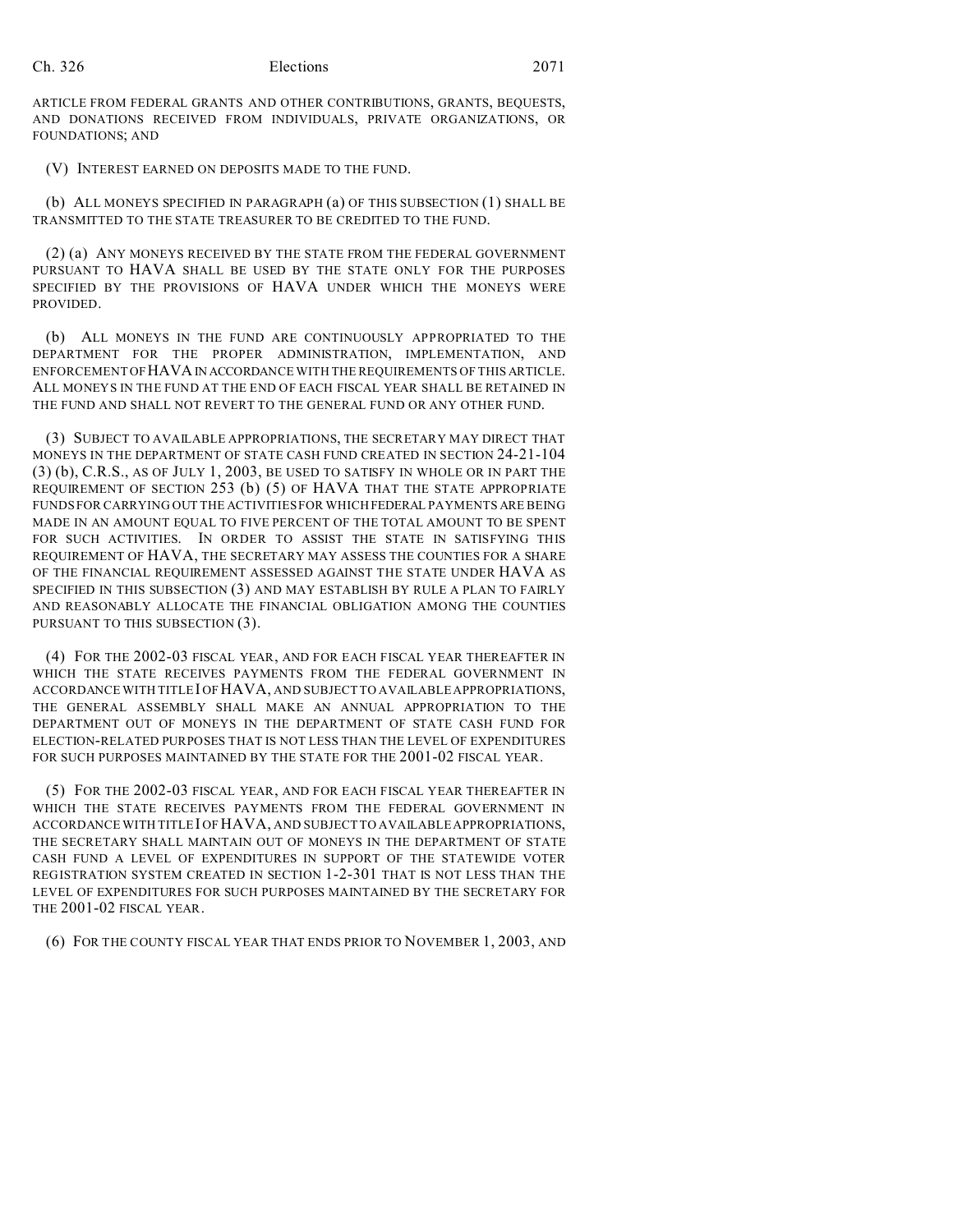FOR EACH COUNTY FISCAL YEAR THEREAFTER IN WHICH THE STATE RECEIVES PAYMENTS FROM THE FEDERAL GOVERNMENT IN ACCORDANCE WITH TITLE I OF HAVA, EACH COUNTY SHALL MAINTAIN NOT LESS THAN THE SAME AMOUNT OF EXPENDITURES ON ACTIVITIES ARISING UNDER TITLE III OF HAVA THAT IT EXPENDED ON SUCH ACTIVITIES FOR ITS FISCAL YEAR ENDING PRIOR TO NOVEMBER 2002, EXCLUDING MONEYS EXPENDED DURING THAT PERIOD FOR CAPITAL EXPENDITURES ON NEW VOTING EQUIPMENT OR ANY OTHER ONE-TIME CAPITAL EXPENDITURE AS DETERMINED BY THE SECRETARY.

(7) THE SECRETARY MAY ESTABLISH A PROGRAM PURSUANT TO WHICH THE SECRETARY MAY AWARD GRANTS OR LOANS TO THE COUNTIES FOR THE PURPOSE OF ASSISTING THE COUNTIES IN MEETING ANY OF THE REQUIREMENTS IMPOSED UPON THEM PURSUANT TO HAVA OR BY THIS ARTICLE. IN CONNECTION WITH THE ESTABLISHMENT OF ANY SUCH PROGRAM CREATED PURSUANT TO THIS SUBSECTION (7), THE SECRETARY SHALL SPECIFY, WITHOUT LIMITATION, QUALIFICATION REQUIREMENTS FOR ELIGIBILITY TO RECEIVE A GRANT OR LOAN, ADMINISTRATION OF THE GRANT OR LOAN PROGRAM, CRITERIA FOR AWARDING A GRANT OR LOAN, ANY LIMIT ON THE TOTAL AMOUNT OF MONEYS TO BE AWARDED IN A GRANT OR LOAN PURSUANT TO THE REQUIREMENTS OF THIS SUBSECTION (7), ANY LIMIT ON THE AMOUNT TO BE AWARDED TO ANY ONE GRANT OR LOAN RECIPIENT, AUDITING OR REPORTING REQUIREMENTS FOR GRANT OR LOAN RECIPIENTS, PENALTY PROVISIONS WHERE GRANT OR LOAN MONEYS ARE EXPENDED IMPROPERLY, AND, IN THE CASE OF LOANS, REPAYMENT TERMS. NOTWITHSTANDING ANY OTHER PROVISION OF LAW, EACH LOAN AWARDED PURSUANT TO THIS SUBSECTION (7) SHALL BEAR INTEREST AT A SPECIFIED RATE.

(8) IN RESPONSE TO THE FAILURE BY A COUNTY TO SATISFY ANY OF THE REQUIREMENTS IMPOSED UPON IT PURSUANT TO THIS SECTION, THE SECRETARY MAY DEDUCT FROM THE REIMBURSEMENT TO WHICH THE COUNTY WOULD ORDINARILY BE ENTITLED PURSUANT TO SECTION 1-5-505.5 THE AMOUNT OF MONEYS OWED BY THE COUNTY PURSUANT TO THIS SECTION.

(9) ANY COUNTY MAY DONATE TO THE STATE EQUIPMENT FOR VOTER REGISTRATION PURPOSES IN ACCORDANCE WITH PART 3 OF ARTICLE 2 OF THIS TITLE, WHICH EQUIPMENT IS DETERMINED TO BE USABLE BY THE SECRETARY. IN EXCHANGE FOR SUCH DONATION, THE COUNTY SHALL RECEIVE A CREDIT IN THE AMOUNT OF THE FAIR MARKET VALUE OF THE ITEM DONATED AGAINST THE FINANCIAL OBLIGATION ASSESSED AGAINST THE COUNTY PURSUANT TO SUBSECTION (3) OF THIS SECTION.

**SECTION 8.** 1-2-204 (2) (f.5), Colorado Revised Statutes, is amended, and the said 1-2-204 is further amended BY THE ADDITION OF A NEW SUBSECTION, to read:

**1-2-204. Questions answered by elector.** (2) In addition, each eligible elector shall be asked, and the elector shall correctly answer, the following:

(f.5) IN THE CASE OF AN ELECTOR WHO HAS BEEN ISSUED A CURRENT AND VALID COLORADO DRIVER'S LICENSE, THE ELECTOR'S COLORADO DRIVER'S LICENSE NUMBER AND the last four digits of the elector's social security number. If the elector wishes to state them HAS A CURRENT AND VALID IDENTIFICATION CARD ISSUED BY THE DEPARTMENT OF REVENUE IN ACCORDANCE WITH THE REQUIREMENTS OF PART 3 OF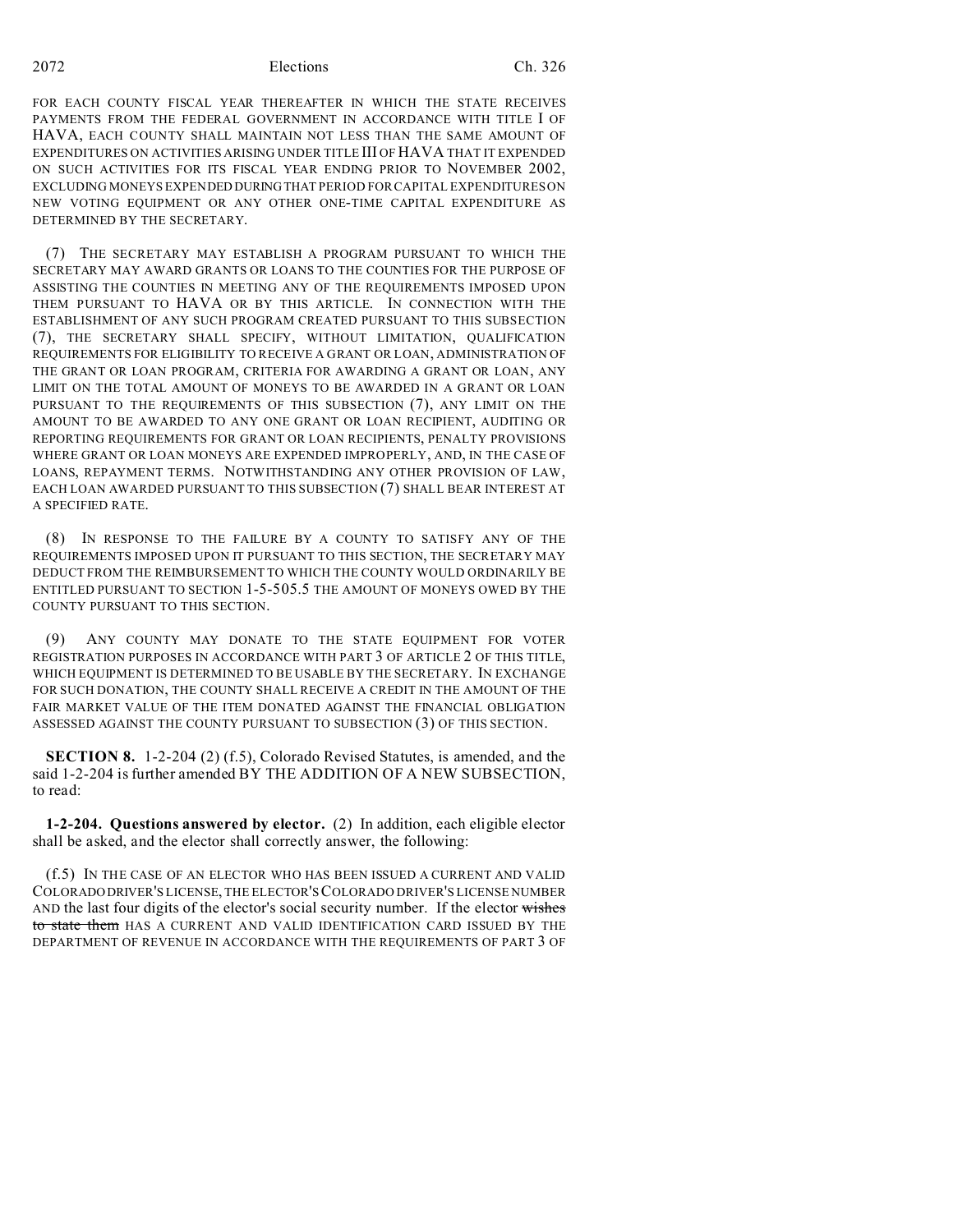### Ch. 326 Elections 2073

ARTICLE 2 OF TITLE 42, C.R.S., INSTEAD OF A DRIVER'S LICENSE, THE ELECTOR MAY PROVIDE THE NUMBER OF SUCH IDENTIFICATION CARD INSTEAD OF A COLORADO DRIVER'S LICENSE NUMBER ALONG WITH THE LAST FOUR DIGITS OF THE ELECTOR'S SOCIAL SECURITY NUMBER.

(2.5) IF AN APPLICANT FOR VOTER REGISTRATION HAS NOT BEEN ISSUED A CURRENT AND VALID COLORADO DRIVER'S LICENSE, A CURRENT AND VALID IDENTIFICATION CARD ISSUED BY THE DEPARTMENT OF REVENUE IN ACCORDANCE WITH THE REQUIREMENTS OF PART 3 OF ARTICLE 2 OF TITLE 42, C.R.S., OR A SOCIAL SECURITY NUMBER, THE SECRETARY OF STATE SHALL ASSIGN THE APPLICANT A NUMBER THAT WILL SERVE TO IDENTIFY THE APPLICANT FOR VOTER REGISTRATION PURPOSES. INSOFAR AS THE DEPARTMENT OF STATE HAS CREATED A COMPUTERIZED STATEWIDE VOTER REGISTRATION LIST IN ACCORDANCE WITH THE REQUIREMENTS OF PART 3 OF THIS ARTICLE AND THE LIST ASSIGNS UNIQUE IDENTIFYING NUMBERS TO REGISTRANTS, THE NUMBER ASSIGNED UNDER THIS SUBSECTION (2.5) SHALL BE THE UNIQUE IDENTIFYING NUMBER ASSIGNED UNDER THE LIST.

**SECTION 9.** 1-2-301 (1), (2) (a), and (4), Colorado Revised Statutes, are amended to read:

**1-2-301. Centralized statewide registration system - secretary of state to maintain computerized statewide voter registration list - county computer records - agreement to match information.** (1) The secretary of state shall maintain in the office a complete list of all the registered electors in this state. The list shall be maintained by county and by precinct, and each elector on the list shall be identified by name, place of residence, precinct number, date of birth, social security number or other identification number, and the date or dates on which the elector has registered. The list shall include the voting history provided pursuant to section 1-2-305. NOLATER THAN JANUARY 1, 2006, THE SECRETARY OF STATE SHALL IMPLEMENT, IN A UNIFORM AND NONDISCRIMINATORY MANNER, A SINGLE, UNIFORM, OFFICIAL, CENTRALIZED, INTERACTIVE, COMPUTERIZED STATEWIDE VOTER REGISTRATION SYSTEM DEFINED, MAINTAINED, AND ADMINISTERED AT THE STATE LEVEL, WHICH SYSTEM SHALL CONTAIN A COMPUTERIZED STATEWIDE VOTER REGISTRATION LIST MAINTAINED BY THE SECRETARY OF STATE THAT CONTAINS THE NAME AND REGISTRATION INFORMATION OF EVERY LEGALLY REGISTERED VOTER IN THE STATE AND THAT ASSIGNS A UNIQUE IDENTIFIER TO EACH LEGALLY REGISTERED VOTER. THE SINGLE, UNIFORM, OFFICIAL, CENTRALIZED, INTERACTIVE, COMPUTERIZED STATEWIDE VOTER REGISTRATION SYSTEM REQUIRED BY THIS SUBSECTION (1) SHALL BE REFERRED TO IN THIS PART 3 AS THE "CENTRALIZED STATEWIDE REGISTRATION SYSTEM". THE CENTRALIZED STATEWIDE REGISTRATION SYSTEM SHALL REPLACE THE VOTER REGISTRATION AND ELECTION MANAGEMENT THAT WAS REQUIRED TO BE DEVELOPED OR ACQUIRED PRIOR TO THE EFFECTIVE DATE OF THIS SUBSECTION (1), AS AMENDED. ON OR BEFORE JANUARY 1, 2006, THE CENTRALIZEDSTATEWIDEREGISTRATION SYSTEM AND THE COMPUTERIZED STATEWIDE VOTER REGISTRATION LIST SHALL BE FULLY COMPLIANT WITH ALL APPLICABLE REQUIREMENTS SPECIFIED IN SECTION 303 OF HAVA.

(2) (a) ON AND AFTER JANUARY 1, 2006, the county clerk and recorder of each county shall maintain voter registration information on a county-owned system or maintain voter registration information by utilizing the voter CENTRALIZED STATEWIDE registration and election management system developed or acquired by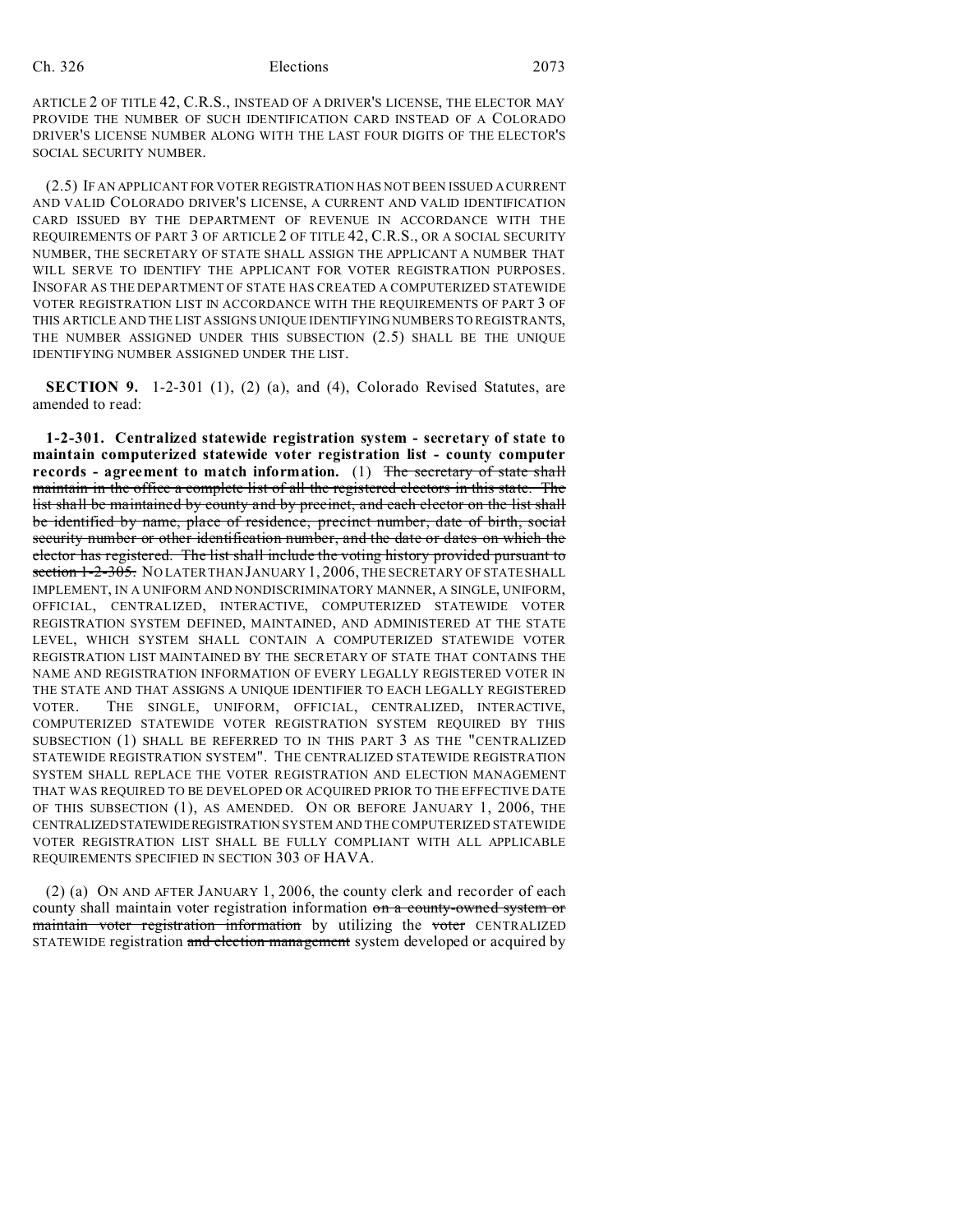2074 Elections Ch. 326

the department of state under subsection  $(4)$  SUBSECTION  $(1)$  of this section. PRIOR TO THE IMPLEMENTATION OF THE COMPUTERIZED STATEWIDE VOTER REGISTRATION LIST REQUIRED BY SUBSECTION (1) OF THIS SECTION, if the county chooses to maintain voter registration information on its own computer system, the information required by law to be transmitted to the secretary of state shall be transmitted in a media format acceptable to the secretary of state and within the time prescribed by the secretary of state, by this section, and by section 1-2-302.

 $(4)$  (a) (I) The department of state shall develop or acquire a voter registration and election management system, referred to in this subsection (4) as the "system", to replace the consolidated data processing system created pursuant to section 42-1-212, C.R.S., by January 1, 2002.

(II) The CENTRALIZED STATEWIDEREGISTRATION system shall enable county clerks and recorders to maintain voter registration information and shall include such additional capabilities as may be necessary or desirable to enable county clerks and recorders and the secretary of state to carry out their responsibilities related to the conduct of elections. Such additional capabilities may include but need not be limited to the preparation of ballots, the identification of voting districts for each address, access by county clerks and recorders to the master list of registered electors AND, ON OR AFTER JANUARY 1, 2006, THE COMPUTERIZED STATEWIDE VOTER REGISTRATION LIST, maintained pursuant to this section and section 1-2-302, the management of absentee and mail ballots, the preparation of official abstracts of votes cast, the transmission of voting data from county clerks and recorders to the secretary of state, and reporting of voting results on election night.

(III) Subject to available appropriations, the department of state is responsible for the cost of developing or acquiring and maintaining the software COMPUTER HARDWARE and providing necessary training for the CENTRALIZED STATEWIDE REGISTRATION system. Each county clerk and recorder that chooses to use the system may be required to pay for hardware costs and internet service if required by the system. THE SECRETARY OF STATE SHALL PROMULGATE RULES SPECIFYING WHETHER SUCH HARDWARE IS OWNED BY THE DEPARTMENT OR THE COUNTIES OR WHETHER AND TO WHAT EXTENT OWNERSHIP MAY BE SHARED BETWEEN THE DEPARTMENT AND THE COUNTIES. If the department provides system hardware to any county clerk and recorder, it may transfer ownership of the hardware to that clerk and recorder. who THE SECRETARY OF STATE MAY PROMULGATE RULES PROVIDING THAT THE COUNTY CLERK AND RECORDERS shall be solely responsible for the support and maintenance of the hardware PROVIDED TO THE COUNTIES. ON OR AFTER JANUARY 1, 2006, the department shall make the CENTRALIZED STATEWIDE REGISTRATION system software available at no charge to the clerk and recorder of each county. that utilized the consolidated data processing system created pursuant to section 42-1-212, C.R.S., as of July 1, 2000. The department shall make the system available to the clerk and recorder of each county that maintained voter registration information on a county-owned system as of July 1, 2000, for a fee determined by the department in an amount sufficient to cover the costs of integrating that county into the system, including licensing, maintenance and support of the system, and converting data in the county-owned system.

(b) As soon as practicable, the department of state shall make the master list of registered electors available at no charge on the internet to those THE county clerks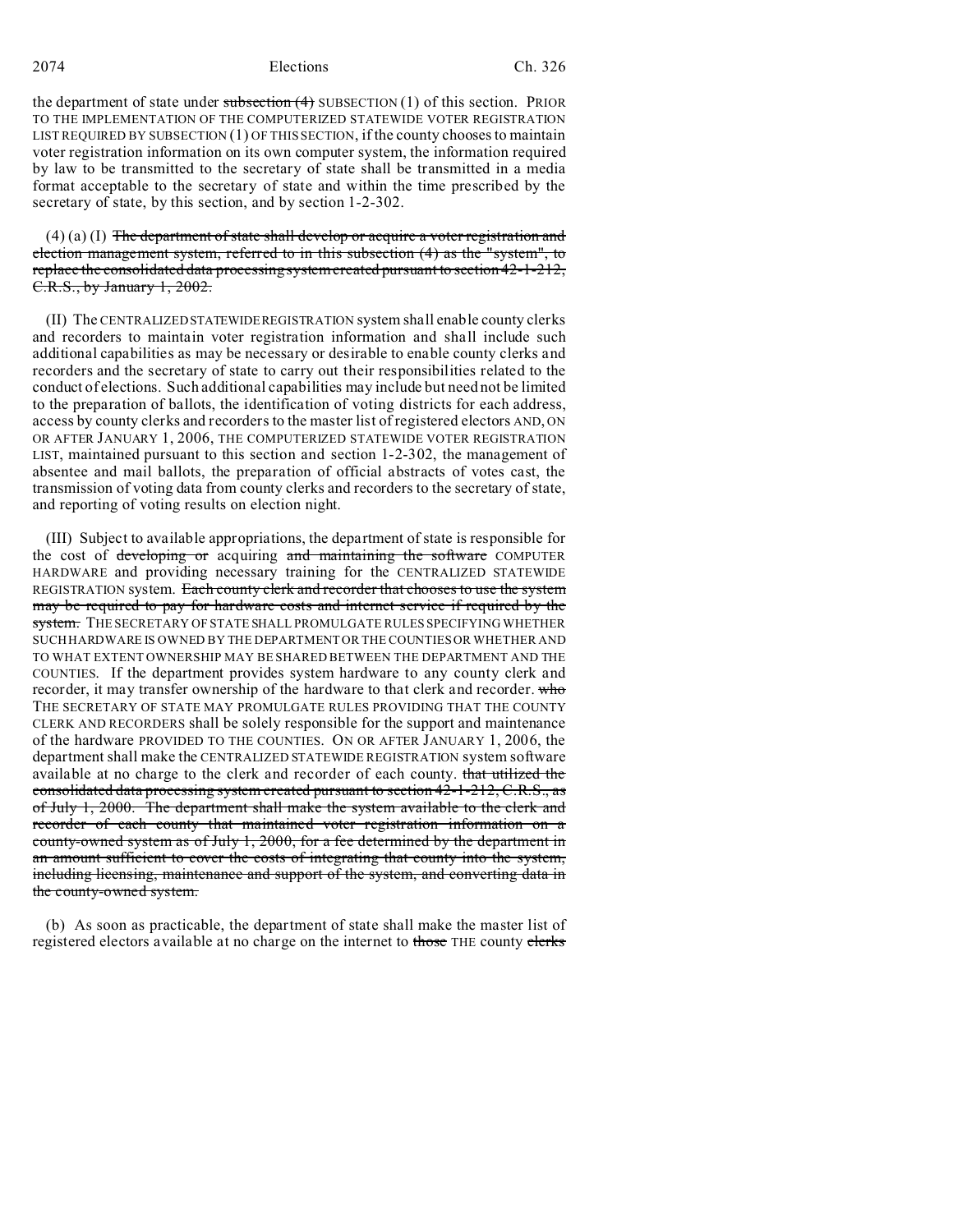CLERK and recorders. that do not utilize the system. This paragraph (b) shall not be construed to require the department to provide or pay for internet connection services for any county.

(c) The department of state and the department of revenue shall take all reasonable steps necessary to facilitate the transition from the consolidated data processing system to the system developed or acquired pursuant to this subsection (4).

**SECTION 10.** 1-2-302 (2), (3), and (8), Colorado Revised Statutes, are amended, and the said 1-2-302 is further amended BY THE ADDITION OF THE FOLLOWING NEW SUBSECTIONS, to read:

**1-2-302. Maintenance of computerized statewide voter registration list confidentiality.** (1.5) THE MAINTENANCE OF THECOMPUTERIZED STATEWIDE VOTER REGISTRATION LIST BY THE SECRETARY OF STATE PURSUANT TO SECTION 1-2-301 (1) SHALL BE CONDUCTED IN A MANNER THAT ENSURES THAT:

(a) THE NAME OF EACH REGISTERED ELECTOR APPEARS IN THE COMPUTERIZED STATEWIDE VOTER REGISTRATION LIST;

(b) ONLY THE NAMES OF VOTERS WHO ARE NOT REGISTERED OR WHO ARE NOT ELIGIBLE TO VOTE ARE REMOVED FROM THE COMPUTERIZED STATEWIDE VOTER REGISTRATION LIST; AND

(c) DUPLICATE NAMES ARE REMOVED FROM THE COMPUTERIZED STATEWIDE VOTER REGISTRATION LIST.

(2) The electors on the master registration records COMPUTERIZED STATEWIDE VOTER REGISTRATION LIST shall be identified by name, place of residence, precinct number, date of birth, COLORADO DRIVER'S LICENSE NUMBER, social security number, or other identification number, AS SUCH NUMBERS MAY HAVE BEEN PROVIDED BY THE ELECTOR AT THE TIME THE ELECTOR FIRST REGISTERED TO VOTE, and the date of registration.

(3) As soon as is practicable after a general election, the county clerk and recorders shall transmit to the secretary of state, in a media format acceptable to the secretary of state, a list of the electors canceled from the registration records BY THE COUNTY CLERK AND RECORDERS pursuant to part 6 of this article. The electors shall be identified as provided in subsection (2) of this section.

(3.5) (a) THE SECRETARY OF STATE SHALL COORDINATE THE COMPUTERIZED STATEWIDE VOTER REGISTRATION LIST WITH STATE AGENCY RECORDS ON DEATH. UPON BEING FURNISHED WITH THE REPORT PROVIDED TO HIM OR HER BY THE STATE REGISTRAR OF VITAL STATISTICS PURSUANT TO SECTION 1-2-602 (1), THE SECRETARY OF STATE MAY ELECTRONICALLY CANCEL THE REGISTRATION OF DECEASED PERSONS.

(b) THE SECRETARY OF STATE SHALL COORDINATE THE COMPUTERIZED STATEWIDE VOTER REGISTRATION LIST WITH STATE AGENCY RECORDS ON FELONY STATUS. UPON BEING FURNISHED WITH INFORMATION FROM THECOLORADO INTEGRATED CRIMINAL JUSTICE SYSTEM THAT A PARTICULAR REGISTERED ELECTOR HAS BEEN CONVICTED OF A FELONY, THE SECRETARY OF STATE MAY ELECTRONICALLY CANCEL THE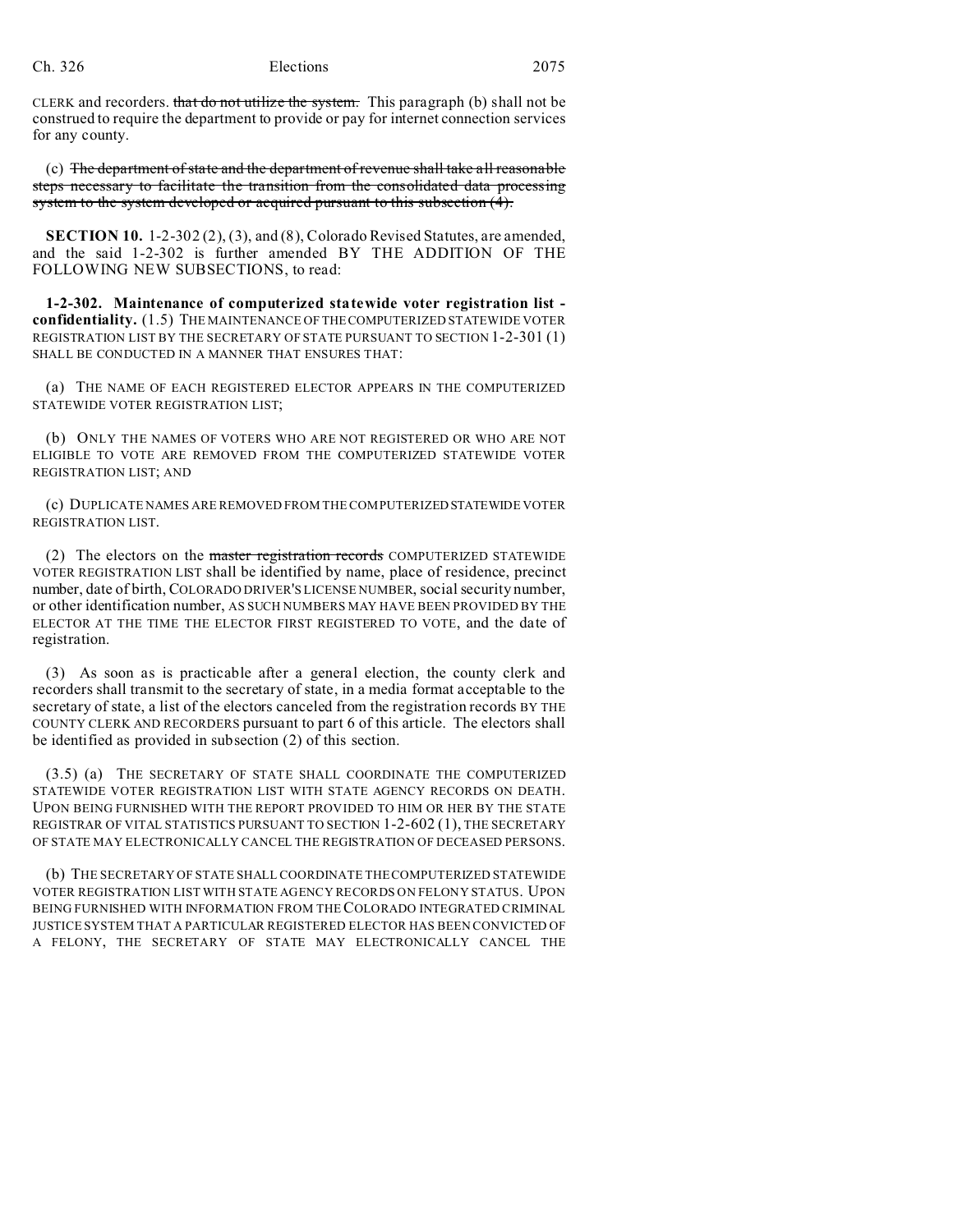REGISTRATION OF PERSONS WHO HAVE BEEN CONVICTED OF A FELONY.

(6.5) AT THE EARLIEST PRACTICAL TIME, THE SECRETARY OF STATE, ACTING ON BEHALF OF THE DEPARTMENT OF STATE, AND THE EXECUTIVE DIRECTOR OF THE DEPARTMENT OF REVENUE, AS THE OFFICIAL RESPONSIBLE FOR THE MOTOR VEHICLE BUSINESS GROUP, SHALL ENTER INTO AN AGREEMENT TO MATCH INFORMATION IN THE DATABASE OF THE CENTRALIZED STATEWIDE REGISTRATION SYSTEM WITH INFORMATION IN THE DATABASE OF THE MOTOR VEHICLE BUSINESS GROUP TO THE EXTENT REQUIRED TO ENABLE EACH DEPARTMENT TO VERIFY THE ACCURACY OF THE INFORMATION PROVIDED ON APPLICATIONS FOR VOTER REGISTRATION IN CONFORMITY WITH THE REQUIREMENTS OF SECTION  $303$  (a) (5) (B) (i) OF HAVA.

 $(6.7)$  In accordance with the requirements of section 42-1-211  $(1.5)$  (c), C.R.S., THE DEPARTMENT OF REVENUE SHALL ENTER INTO AN AGREEMENT WITH THE FEDERAL COMMISSIONER OF SOCIAL SECURITY FOR THE PURPOSE OF VERIFYING APPLICABLE INFORMATION IN ACCORDANCEWITH THE REQUIREMENTS OF SECTION 303  $(a)$  (5) (B) (ii) OF HAVA.

(8) THE SECRETARY OF STATE SHALL PROVIDE ADEQUATE TECHNOLOGICAL SECURITY MEASURES TO PREVENT UNAUTHORIZED ACCESS TO THE COMPUTERIZED STATEWIDE VOTER REGISTRATION LIST. The secretary of state, the department of revenue, and the clerks CLERK and recorders shall not sell, disclose, or otherwise release A SOCIAL SECURITY NUMBER, A DRIVER'S LICENSE OR A STATE-ISSUED IDENTIFICATION NUMBER, OR THE UNIQUE IDENTIFICATION NUMBER ASSIGNED BY THE SECRETARY OF STATE TO THE VOTER PURSUANT TO SECTION 1-2-204 (2.5) OR electronic copies of signatures created, transferred, or maintained pursuant to this section, part 1 of article 8 of this title, or section 42-1-211, C.R.S., to any individual other than the elector who created such signature absent such elector's consent; except that nothing in this subsection (8) shall prohibit the sale, disclosure, or release of an electronic copy of such signature for use by any other public entity in carrying out its functions, or the sale, disclosure, or release of a photocopied or microfilmed image of an elector's signature.

**SECTION 11.** 1-2-501 (1), Colorado Revised Statutes, is amended BY THE ADDITION OF A NEW PARAGRAPH to read:

**1-2-501. Form for mail and agency registration.** (1) The secretary of state, in consultation with the federal election commission, shall develop an application form that may be used for mail voter registration, voter registration at voter registration agencies, and voter change of address. The form developed shall:

(b.5) (I) INCLUDE:

(A) THE QUESTION: "ARE YOU A CITIZEN OF THE UNITED STATES OF AMERICA?" AND BOXES FOR THE APPLICANT TO INDICATE WHETHER THE APPLICANT IS OR IS NOT A CITIZEN OF THE UNITED STATES;

(B) THE QUESTION "WILL YOU BE EIGHTEEN YEARS OF AGE ON OR BEFORE ELECTION DAY?" AND BOXES FOR THE APPLICANT TO INDICATE WHETHER OR NOT THE APPLICANT WILL BE EIGHTEEN YEARS OF AGE OR OLDER ON ELECTION DAY;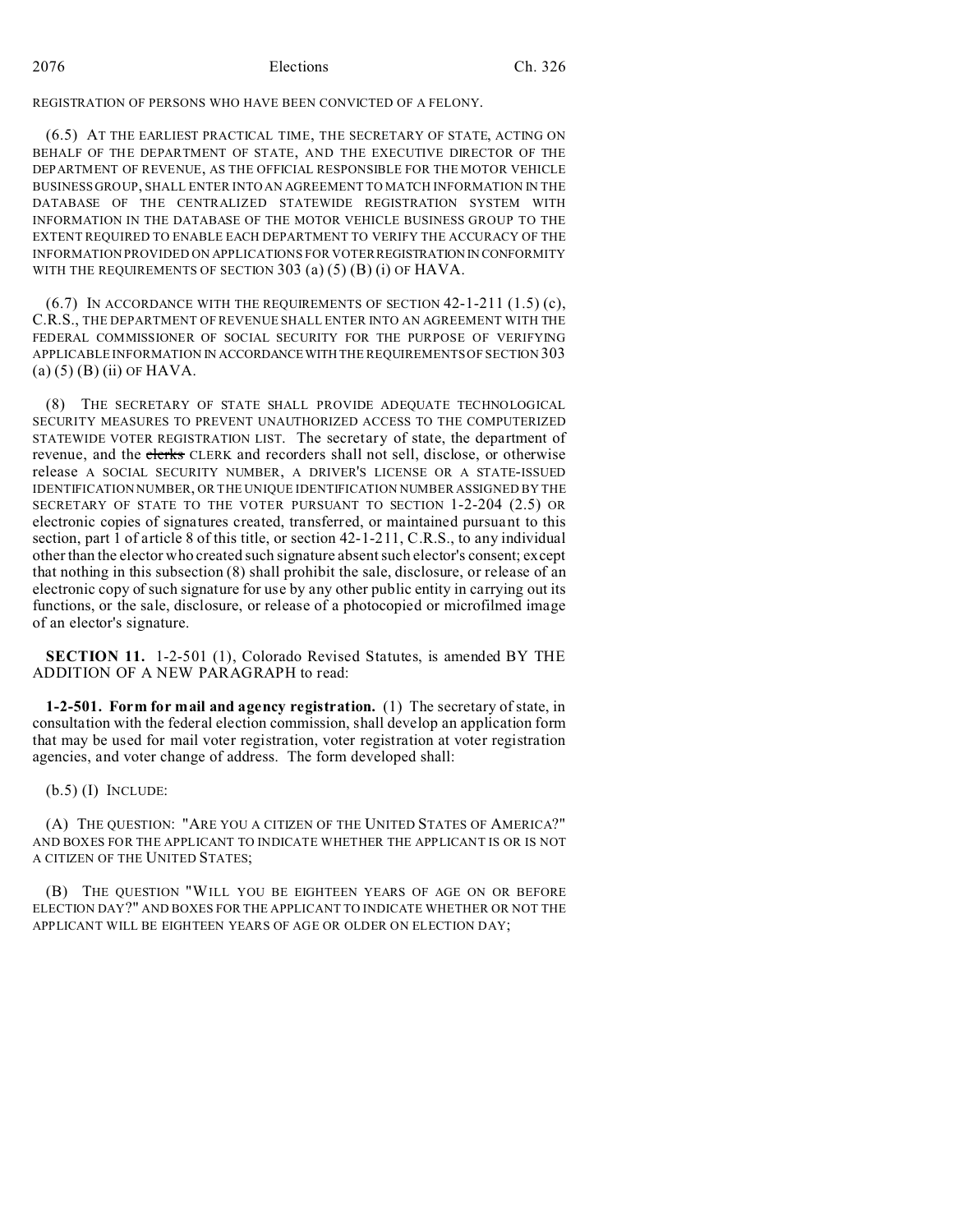(C) THE STATEMENT "IF YOU CHECKED 'NO' IN RESPONSE TO EITHER OF THESE QUESTIONS, DO NOT COMPLETE THIS FORM."; AND

(D) A STATEMENT INFORMING THE APPLICANT THAT, IF THE FORM IS SUBMITTED BY MAIL AND THE APPLICANT IS REGISTERING TO VOTE FOR THE FIRST TIME IN THE STATE OFCOLORADO, THEAPPROPRIATE INFORMATION REQUIRED UNDER SUBSECTION (2) OF THIS SECTION SHALL BE SUBMITTED WITH THE MAIL-IN REGISTRATION FORM TO AVOID THE ADDITIONAL IDENTIFICATION REQUIREMENTS IMPOSED UPON APPLICANTS VOTING FOR THE FIRST TIME IMPOSED BY SECTIONS 1-7-103, 1-7.5-107, AND 1-8-113.

(II) IF AN APPLICANT FOR REGISTRATION FAILS ON THE MAIL REGISTRATION FORM TO ANSWER THE QUESTION SPECIFIED IN SUB-SUBPARAGRAPH (A) OF SUBPARAGRAPH (I) OF THIS PARAGRAPH (b.5), THE STATE OR LOCAL ELECTION OFFICIAL SHALL NOTIFY THE APPLICANT OF THE FAILURE AND PROVIDE THE APPLICANT WITH AN OPPORTUNITY TO COMPLETE THE FORM IN A TIMELY MANNER TO ALLOW FOR THE COMPLETION OF THE REGISTRATION FORM PRIOR TO THE NEXT ELECTION FOR FEDERAL OFFICE.

**SECTION 12.** 1-2-501, Colorado Revised Statutes, is amended BY THE ADDITION OF A NEW SUBSECTION to read:

**1-2-501. Form for mail and agency registration - procedures for registration by mail for first time electors - additional identifying information to be provided by first-time registrants.** (2) (a) SUBJECT TO THE REQUIREMENTS OF PARAGRAPH (b) OF THIS SUBSECTION (2), IN ADDITION TO THE IDENTIFYING INFORMATION REQUIRED TO BE PROVIDED BY THE ELECTOR PURSUANT TO SUBSECTION (1) OF THIS SECTION, ANY PERSON WHO DESIRES TO REGISTER BY MAIL IN ACCORDANCE WITH THE REQUIREMENTS OF THIS PART 5 SHALL SUBMIT WITH SUCH REGISTRATION:

(I) A COPY OF IDENTIFICATION WITHIN THE MEANING OF SECTION 1-1-104 (19.5); OR

(II) AT LEAST THE LAST FOUR DIGITS OF THE PERSON'S SOCIAL SECURITY NUMBER.

(b) NOTWITHSTANDING ANY OTHER PROVISION OF LAW, A COLORADO DRIVER'S LICENSE NUMBER, THE NUMBER OF AN IDENTIFICATION CARD ISSUED BY THE DEPARTMENT OF REVENUE IN ACCORDANCE WITH THE REQUIREMENTS OF PART 3 OF ARTICLE 2 OF TITLE 42, C.R.S., OR THE LAST FOUR DIGITS OF THE PERSON'S SOCIAL SECURITY NUMBERSHALLONLY BE RECEIVED IN SATISFACTION OF THE REQUIREMENTS OF THIS SUBSECTION (2) WHERE THE STATE OR LOCAL ELECTION OFFICIAL MATCHES THE NUMBER OF THE DRIVER'S LICENSE OR IDENTIFICATION CARD OR THE PERSON'S SOCIAL SECURITY NUMBER SUBMITTED UNDER PARAGRAPH (a) OF THIS SUBSECTION (2) WITH AN EXISTING STATE IDENTIFICATION RECORD BEARING THE SAME NUMBER, NAME, AND DATE OF BIRTH AS PROVIDED IN SUCH REGISTRATION INFORMATION.

**SECTION 13.** 1-2-602, Colorado Revised Statutes, is amended BY THE ADDITION OF A NEW SUBSECTION to read:

**1-2-602. Deceased electors.** (3.5) THE SECRETARY OF STATE MAY BY ELECTRONIC MEANS CANCEL THE REGISTRATION OF ANY ELECTOR WHO IS DECEASED AND OF WHOSE DEATH THE SECRETARY HAS RECEIVED NOTICE PURSUANT TO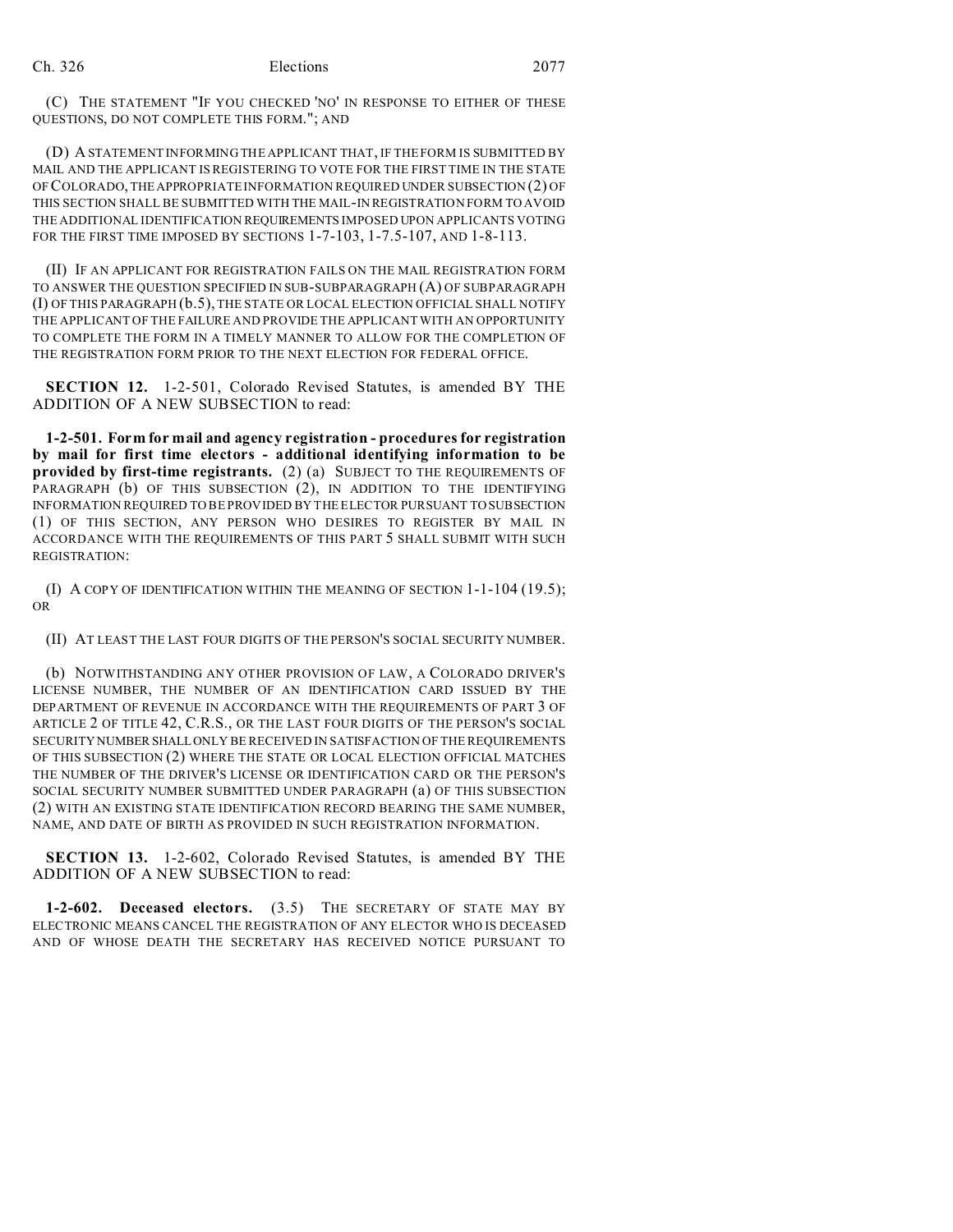SUBSECTION (1) OF THIS SECTION.

**SECTION 14.** 1-7-103, Colorado Revised Statutes, is amended BY THE ADDITION OF A NEW SUBSECTION to read:

**1-7-103. No voting unless eligible - first-time voters casting a ballot in person after having registered by mail to vote.** (5) (a) SUBJECT TO THE REQUIREMENTS OF SECTION 1-2-501 (2), THE REQUIREMENTS OF THIS SUBSECTION (5) SHALL APPLY TO ANY PERSON WHO HAS REGISTERED TO VOTE BY MAIL IN ACCORDANCE WITH PART 5 OF ARTICLE 2 OF THIS TITLE AND WHO:

(I) HAS NOT PREVIOUSLY VOTED IN AN ELECTION IN COLORADO; OR

(II) IS REREGISTERING TO VOTE AFTER MOVING FROM ONE COUNTY IN THIS STATE TO ANOTHER AND THE ELECTION IN WHICH THE PERSON INTENDS TO VOTE TAKES PLACE PRIOR TO THE CREATION BY THE DEPARTMENT OF STATE OF A COMPUTERIZED STATEWIDE VOTER REGISTRATION LIST THAT SATISFIES THE REQUIREMENTS OF PART 3 OF ARTICLE 2 OF THIS TITLE.

(b) ANY PERSON WHO MATCHES EITHER OF THE DESCRIPTIONS SPECIFIED IN SUBPARAGRAPH  $(I)$  OR  $(II)$  OF PARAGRAPH  $(a)$  OF THIS SUBSECTION  $(5)$  AND INTENDS TO CAST HIS OR HER BALLOT IN PERSON SHALL PRESENT TO THE APPROPRIATE ELECTION OFFICIAL AT THE POLLING PLACE IDENTIFICATION WITHIN THE MEANING OF SECTION 1-1-104 (19.5).

(c) ANY PERSON WHO DESIRES TO CAST HIS OR HER BALLOT IN PERSON BUT DOES NOT SATISFY THE REQUIREMENTS OF PARAGRAPH (b) OF THIS SUBSECTION (2) MAY CAST A PROVISIONAL BALLOT IN ACCORDANCE WITH THE REQUIREMENTS OF PART 3 OF ARTICLE 9 OF THIS TITLE.

**SECTION 15.** 1-7.5-107, Colorado Revised Statutes, is amended BY THE ADDITION OF A NEW SUBSECTION to read:

**1-7.5-107. Procedures for conducting mail ballot election - first-time voters casting a mail ballot after having registered by mail to vote.** (3.5) (a) SUBJECT TO THE REQUIREMENTS OF SECTION 1-2-501 (2), THE REQUIREMENTS OF THIS SUBSECTION (3.5) SHALL APPLY TO ANY PERSON WHO HAS REGISTERED TO VOTE BY MAIL IN ACCORDANCE WITH PART 5 OF ARTICLE 2 OF THIS TITLE AND WHO:

(I) HAS NOT PREVIOUSLY VOTED IN AN ELECTION IN COLORADO; OR

(II) IS REREGISTERING TO VOTE AFTER MOVING FROM ONE COUNTY IN THIS STATE TO ANOTHER AND THE ELECTION IN WHICH THE PERSON INTENDS TO VOTE TAKES PLACE PRIOR TO THE CREATION BY THE DEPARTMENT OF STATE OF A COMPUTERIZED STATEWIDE VOTER REGISTRATION LIST THAT SATISFIES THE REQUIREMENTS OF PART 3 OF ARTICLE 2 OF THIS TITLE.

(b) ANY PERSON WHO MATCHES EITHER OF THE DESCRIPTIONS SPECIFIED IN SUBPARAGRAPH (I) OR (II) OF PARAGRAPH (a) OF THIS SUBSECTION (3.5) AND INTENDS TO CAST HIS OR HER BALLOT BY MAIL IN ACCORDANCE WITH THIS ARTICLE SHALL SUBMIT WITH HIS OR HER MAIL BALLOT A COPY OF IDENTIFICATION WITHIN THE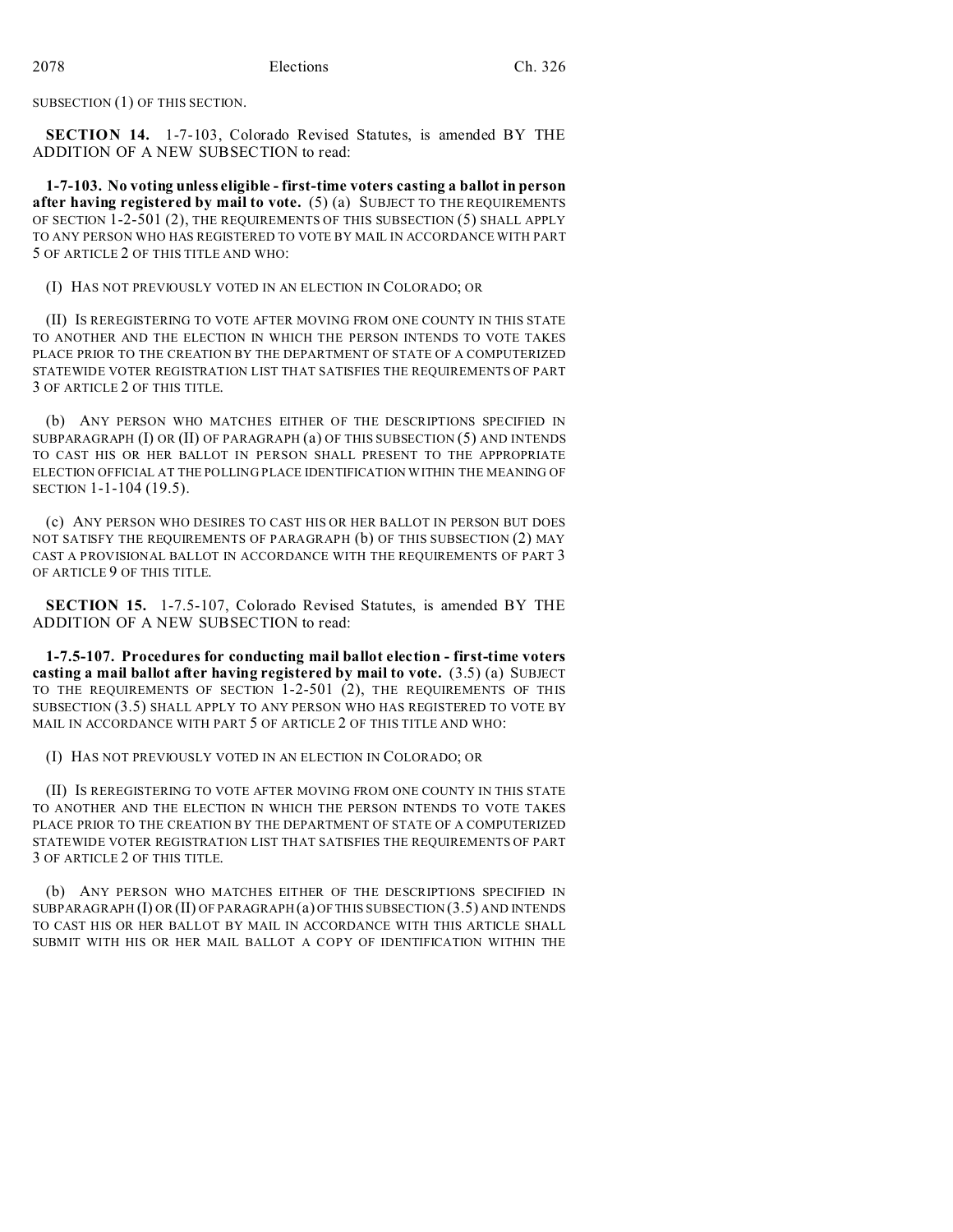## MEANING OF SECTION 1-1-104 (19.5).

(c) THE DESIGNATED ELECTION OFFICIAL SHALL INCLUDE WITH THE MAIL BALLOT PACKET REQUIRED BY PARAGRAPH (a) OF SUBSECTION (3) OF THIS SECTION WRITTEN INSTRUCTIONS ADVISING AN ELECTOR WHO MATCHES THE DESCRIPTION SPECIFIED IN PARAGRAPH (a) OF THIS SUBSECTION (3.5) OF THE MANNER IN WHICH THE ELECTOR SHALL BE IN COMPLIANCE WITH THE REQUIREMENTS CONTAINED IN PARAGRAPH (a) OF THIS SUBSECTION (3.5).

(d) ANY PERSON WHO DESIRES TO CAST HIS OR HER BALLOT BY MAIL BUT DOES NOT SATISFY THE REQUIREMENTS OF PARAGRAPH (c) OF THIS SUBSECTION (3.5) MAY CAST SUCH BALLOT BY MAIL AND THE BALLOT SHALL BE TREATED AS A PROVISIONAL BALLOT IN ACCORDANCE WITH THE REQUIREMENTS OF PART 3 OF ARTICLE 9 OF THIS TITLE.

(e) THE REQUIREMENTS OF THIS SUBSECTION (3.5) SHALL BE IMPLEMENTED BY STATE AND LOCAL ELECTION OFFICIALS IN A UNIFORM AND NONDISCRIMINATORY MANNER.

(f) NOTWITHSTANDING ANY OTHER PROVISION OF LAW, THE REQUIREMENTS OF THIS SUBSECTION (3.5) SHALL NOT APPLY TO ANY PERSON WHO IS:

(I) ENTITLED TO VOTE BY ABSENTEE BALLOT UNDER THE FEDERAL "UNIFORMED AND OVERSEAS CITIZENS ABSENTEE VOTING ACT", 42 U.S.C. SEC. 1973ff ET SEQ.;

(II) PROVIDED THE RIGHT TO VOTE OTHERWISE THAN IN PERSON UNDER SECTION (b) (2) (B) (ii) OF THE FEDERAL "VOTING ACCESSIBILITY FOR THE ELDERLY AND HANDICAPPED ACT", 42 U.S.C. SEC. 1973ee-1; OR

(III) ENTITLED TO VOTE OTHERWISE THAN IN PERSON UNDER ANY OTHER FEDERAL LAW.

**SECTION 16.** 1-8-113, Colorado Revised Statutes, is amended BY THE ADDITION OF A NEW SUBSECTION to read:

**1-8-113. Manner of absentee voting - first-time voters casting an absentee ballot after having registered by mail to vote.** (3) (a) SUBJECT TO THE REQUIREMENTS OF SECTION 1-2-501 (2), THE REQUIREMENTS OF THIS SUBSECTION (3) SHALL APPLY TO ANY PERSON WHO HAS REGISTERED TO VOTE BY MAIL IN ACCORDANCE WITH PART 5 OF ARTICLE 2 OF THIS TITLE AND WHO:

(I) HAS NOT PREVIOUSLY VOTED IN AN ELECTION IN COLORADO; OR

(II) IS REREGISTERING TO VOTE AFTER MOVING FROM ONE COUNTY IN THIS STATE TO ANOTHER AND THE ELECTION IN WHICH THE PERSON INTENDS TO VOTE TAKES PLACE PRIOR TO THE CREATION BY THE DEPARTMENT OF STATE OF A COMPUTERIZED STATEWIDE VOTER REGISTRATION LIST THAT SATISFIES THE REQUIREMENTS OF PART 3 OF ARTICLE 2 OF THIS TITLE.

(b) ANY PERSON WHO MATCHES EITHER OF THE DESCRIPTIONS SPECIFIED IN SUBPARAGRAPH (I) OR (II) OF PARAGRAPH (a) OF THIS SUBSECTION (3) AND INTENDS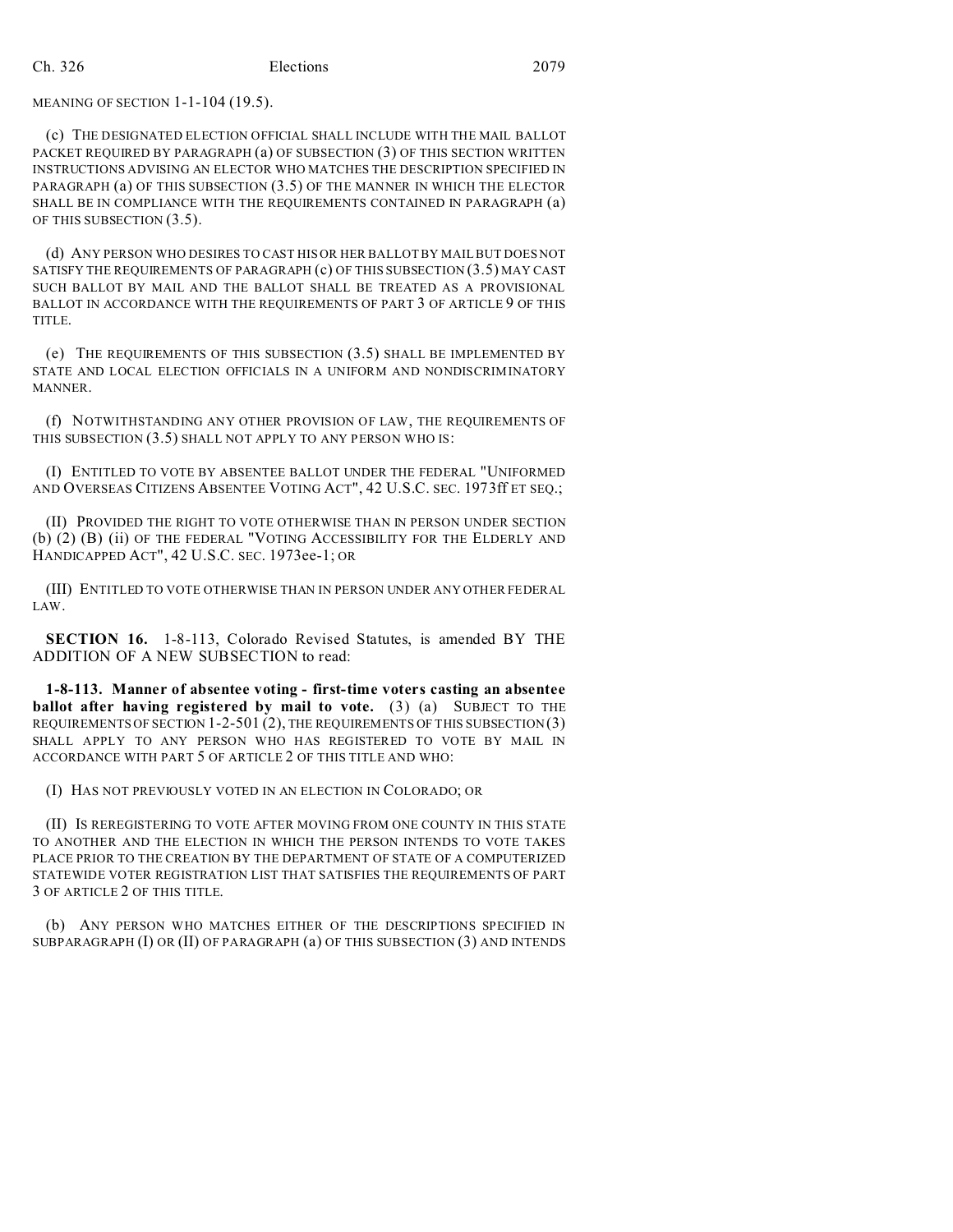TO CAST HIS OR HER BALLOT BY ABSENTEE BALLOT IN ACCORDANCE WITH THE REQUIREMENTS OF THIS ARTICLE SHALL SUBMIT WITH HIS OR HER ABSENTEE BALLOT A COPY OF IDENTIFICATION WITHIN THE MEANING OF SECTION 1-1-104 (19.5).

(c) THE DESIGNATED ELECTION OFFICIAL SHALL INCLUDE WITH THE ABSENTEE BALLOT WRITTEN INSTRUCTIONS ADVISING AN ELECTOR WHO MATCHES THE DESCRIPTION SPECIFIED IN PARAGRAPH (a) OF THIS SUBSECTION (3) OF THE MANNER IN WHICH THE ELECTOR SHALL BE IN COMPLIANCE WITH THE REQUIREMENTS CONTAINED IN PARAGRAPH (a) OF THIS SUBSECTION (3).

(d) ANY PERSON WHO DESIRES TO CAST HIS OR HER BALLOT BY ABSENTEE BALLOT BUT DOES NOT SATISFY THE REQUIREMENTS OF PARAGRAPH (b) OF THIS SUBSECTION (3) MAY CAST SUCH BALLOT BY VOTING ABSENTEE AND THE BALLOT SHALL BE TREATED AS A PROVISIONAL BALLOT IN ACCORDANCE WITH THE REQUIREMENTS OF PART 3 OF ARTICLE 9 OF THIS TITLE.

(e) THE REQUIREMENTS OF THIS SUBSECTION (3) SHALL BE IMPLEMENTED BY STATE AND LOCAL ELECTION OFFICIALS IN A UNIFORM AND NONDISCRIMINATORY MANNER.

(f) NOTWITHSTANDING ANY OTHER PROVISION OF LAW, THE REQUIREMENTS OF THIS SUBSECTION (3) SHALL NOT APPLY TO ANY PERSON WHO IS:

(I) ENTITLED TO VOTE BY ABSENTEE BALLOT UNDER THE FEDERAL "UNIFORMED AND OVERSEAS CITIZENS ABSENTEE VOTING ACT", 42 U.S.C. SEC. 1973ff ET SEQ.;

(II) PROVIDED THE RIGHT TO VOTE OTHERWISE THAN IN PERSON UNDER SECTION (b) (2) (B) (ii) OF THE FEDERAL "VOTING ACCESSIBILITY FOR THE ELDERLY AND HANDICAPPED ACT", 42 U.S.C. SEC. 1973ee-1 ET SEQ.; OR

(III) ENTITLED TO VOTE OTHERWISE THAN IN PERSON UNDER ANY OTHER FEDERAL LAW.

**SECTION 17.** 42-1-211 (1.5) (a), Colorado Revised Statutes, is amended, and the said 42-1-211 (1.5) is further amended BY THE ADDITION OF A NEW PARAGRAPH, to read:

**42-1-211. Colorado state titling and registration system.** (1.5) (a) IN ACCORDANCE WITH THE REQUIREMENTS OF SECTION 1-2-302 (6.7), C.R.S., the department of revenue and the department of state shall allow for the exchange of information on residence addresses, signatures, and party affiliation between the systems used by the department of revenue, and the master list of registered electors maintained by the department of state, AND, NO LATER THAN JANUARY 1, 2006, THE COMPUTERIZED STATEWIDE VOTER REGISTRATION LIST CREATED IN SECTION 1-2-301 (1), C.R.S. for the purpose of updating information in these systems.

(c) THE EXECUTIVE DIRECTOR OF THE DEPARTMENT OF REVENUE, AS THE OFFICIAL RESPONSIBLE FOR THE MOTOR VEHICLE BUSINESS GROUP, SHALL ENTER INTO AN AGREEMENT WITH THE FEDERAL COMMISSIONER OF SOCIAL SECURITY FOR THE PURPOSE OF VERIFYING APPLICABLE INFORMATION IN ACCORDANCE WITH THE REQUIREMENTS OF SECTION 303 (a) (5) (B) (ii) OF THE FEDERAL "HELP AMERICA VOTE ACT OF 2002", P.L. NO. 107-252.